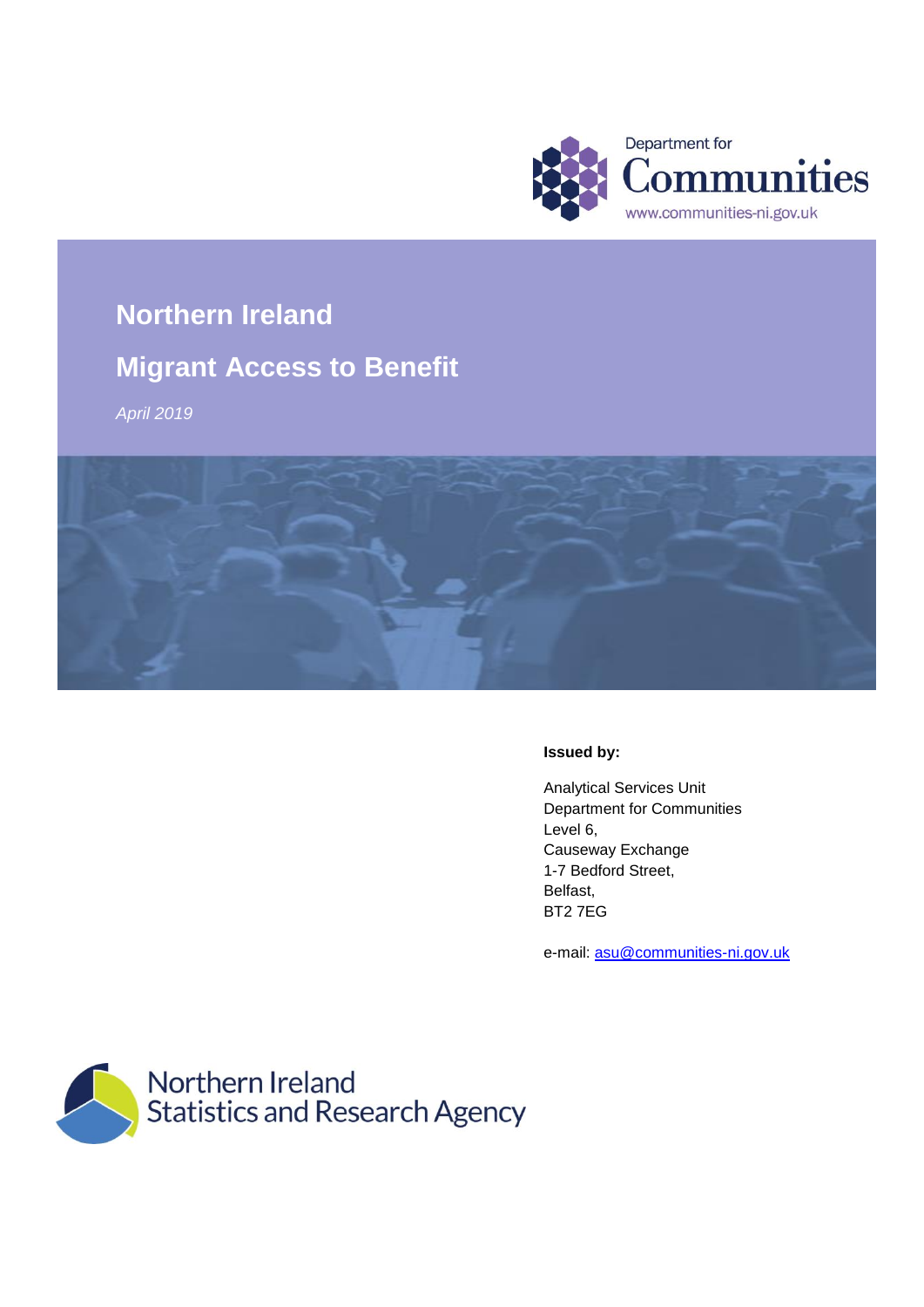# **Contents**

| 5. Historical Analysis of Social Security Claims by Migrants  16 |  |
|------------------------------------------------------------------|--|
|                                                                  |  |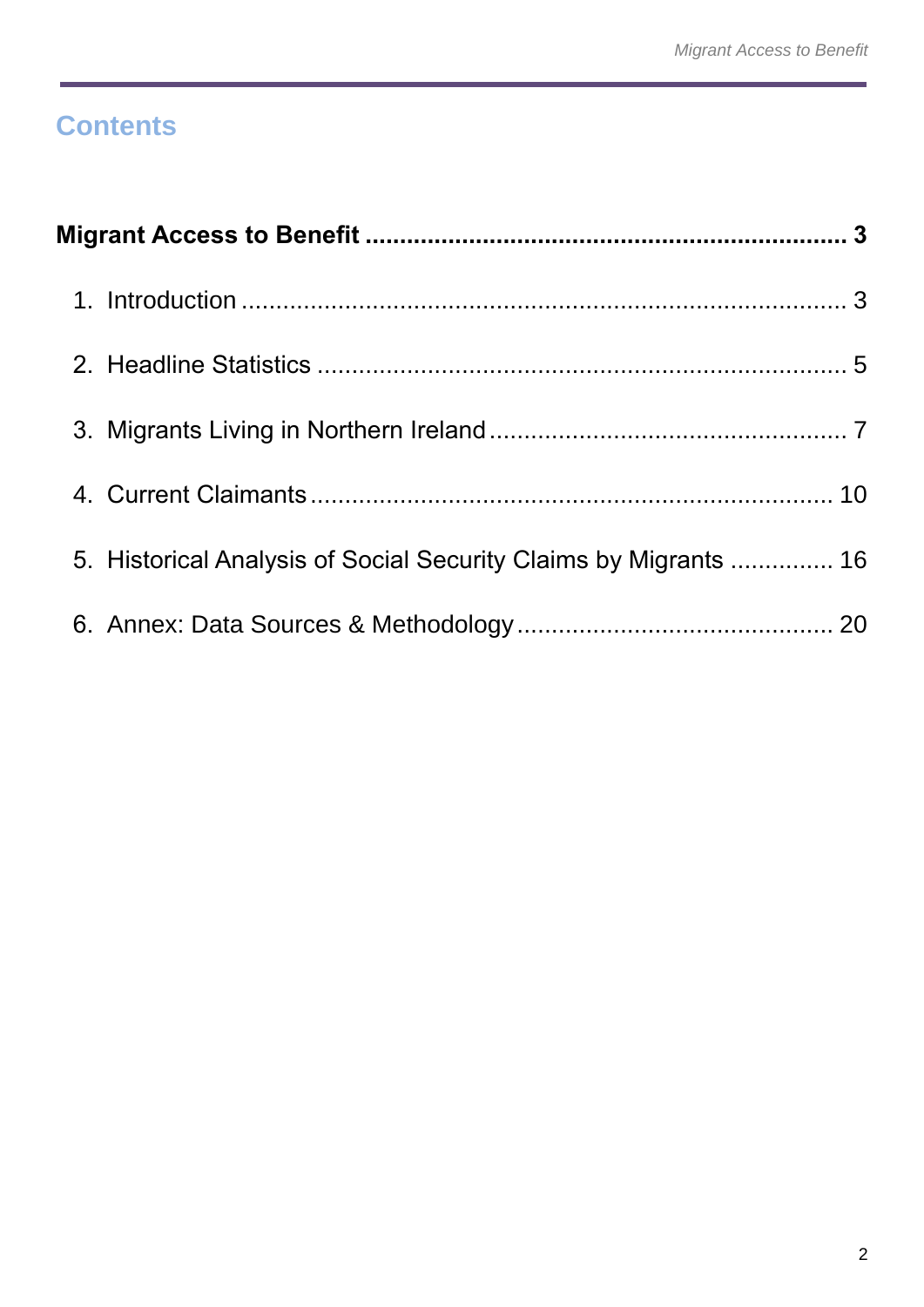# <span id="page-2-0"></span>**Migrant Access to Benefit**

# <span id="page-2-1"></span>**1. Introduction**

- 1.1 In 2015 Analytical Services Unit (ASU) were commissioned by the Social Security Agency (SSA) to conduct research on the behaviour of non-UK Nationals living in Northern Ireland, specifically with regard to their current and historical interaction with the Social Security Benefit system. This is particularly important given the need to understand the potential impact of planned changes to immigration requirements within the Social Security system.
- 1.2 For the purposes of this report the term migrants is used to refer to non-UK Nationals who are resident in Northern Ireland and registered with a National Insurance Number (NINO).
- 1.3 Information on benefit claims made by migrants is published on a yearly basis by the Department for Work and Pensions (DWP) in Great Britain (GB). The first iteration of an equivalent report for Northern Ireland was published in 2015. This report represents an update of that original report.
- 1.4 The data within the GB publication is sourced from the National Insurance Recording and Pay as you Earn System (NPS) that is maintained by Her Majesty's Revenue and Customs (HMRC) on a quarterly basis.
- 1.5 ASU have secured agreement from HMRC to supply the same quarterly data to the Department for Communities (DfC). The scan used to produce the analysis in this report refers to July 2018. It includes all **migrants recorded as living in Northern Ireland, who have been registered with a National Insurance Number (NINO)**. The dataset at July 2018 contained a total of 170,920 records where each record represents a single individual. In order to gain an insight into migrant interaction with the benefit system the NPS dataset was merged with data scans that detail claimants of all Social Security Benefits (from 2005 up to present) and Housing Benefit.
- 1.6 It should be noted if an individual registered for a NINO using an address in England, Scotland or Wales, but now resides in Northern Ireland, their details will be included in the Northern Ireland NPS dataset. With regard to the converse scenario (i.e. if an individual registered in Northern Ireland but then subsequently moved outside of Northern Ireland), the record will be removed from the Northern Ireland NPS dataset but only if DWP have been able to confirm that the individual has left Northern Ireland. This may not happen in all cases given the difficulty associated with tracking changes of address at an individual level.
- 1.7 Migrants can apply for a NINO upon arrival in the United Kingdom (UK) if they have the right to work or study in the UK but it is also important to note that not all migrants may have registered for a NINO. **As a result, this document should not be taken as a full count of all migrants in Northern Ireland.**
- 1.8 This document provides detailed information on the number of migrants registered as residing in Northern Ireland, the number currently claiming benefits and those who have previously claimed benefits.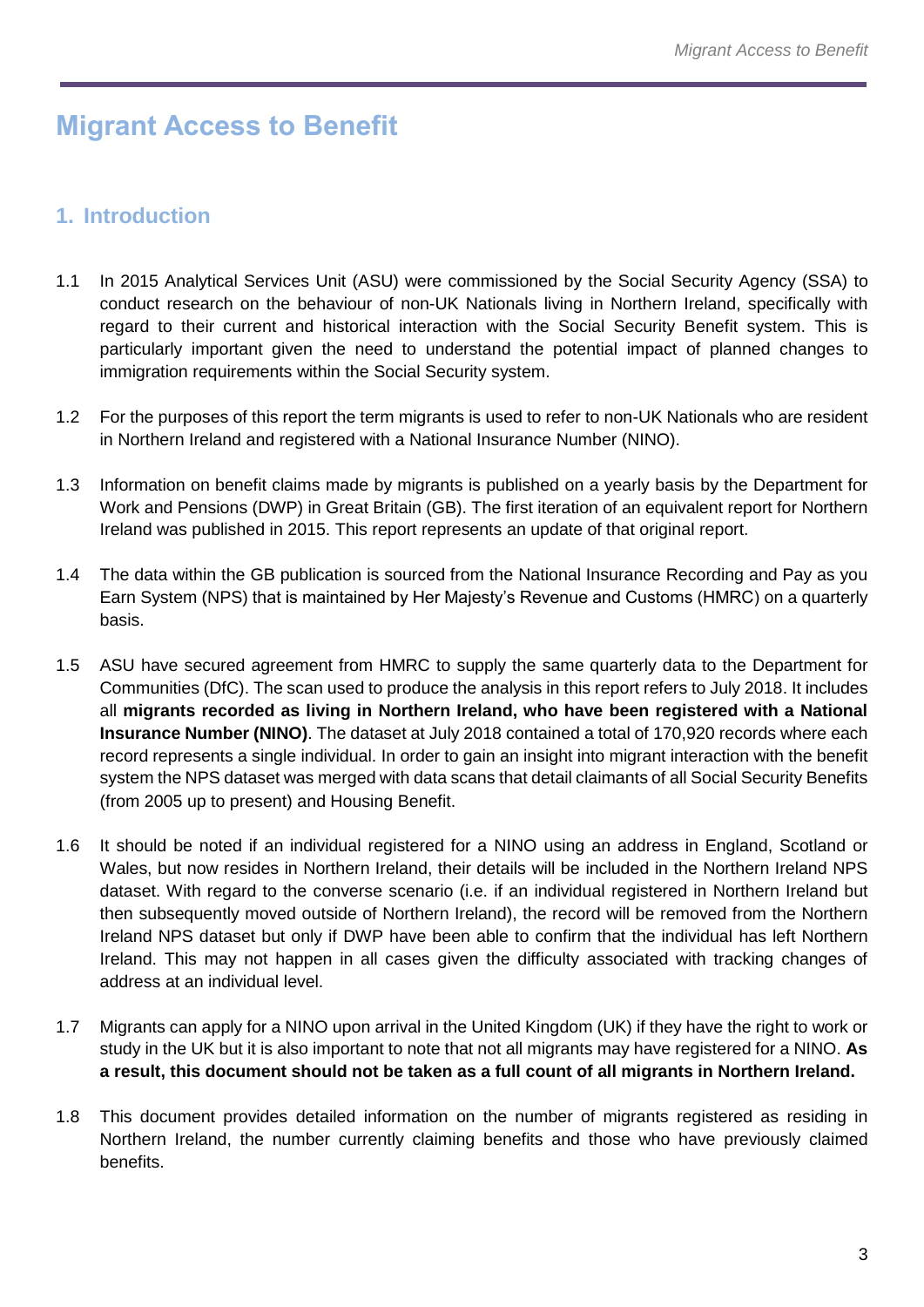- 1.9 Universal Credit (UC) is being introduced on a phased geographical basis in Northern Ireland. In areas where UC has been introduced there will be no new claimants to Income-based JSA, Income-related ESA and Income Support. Statistics on UC are not counted in this publication, but will be included in future iterations once they become available.
- 1.10 The fall in DLA claimants is due to the introduction of Personal Independence Payment (PIP) on 20th June 2016. The PIP statistics that are included in this publication, are currently published separately as Experimental Statistics.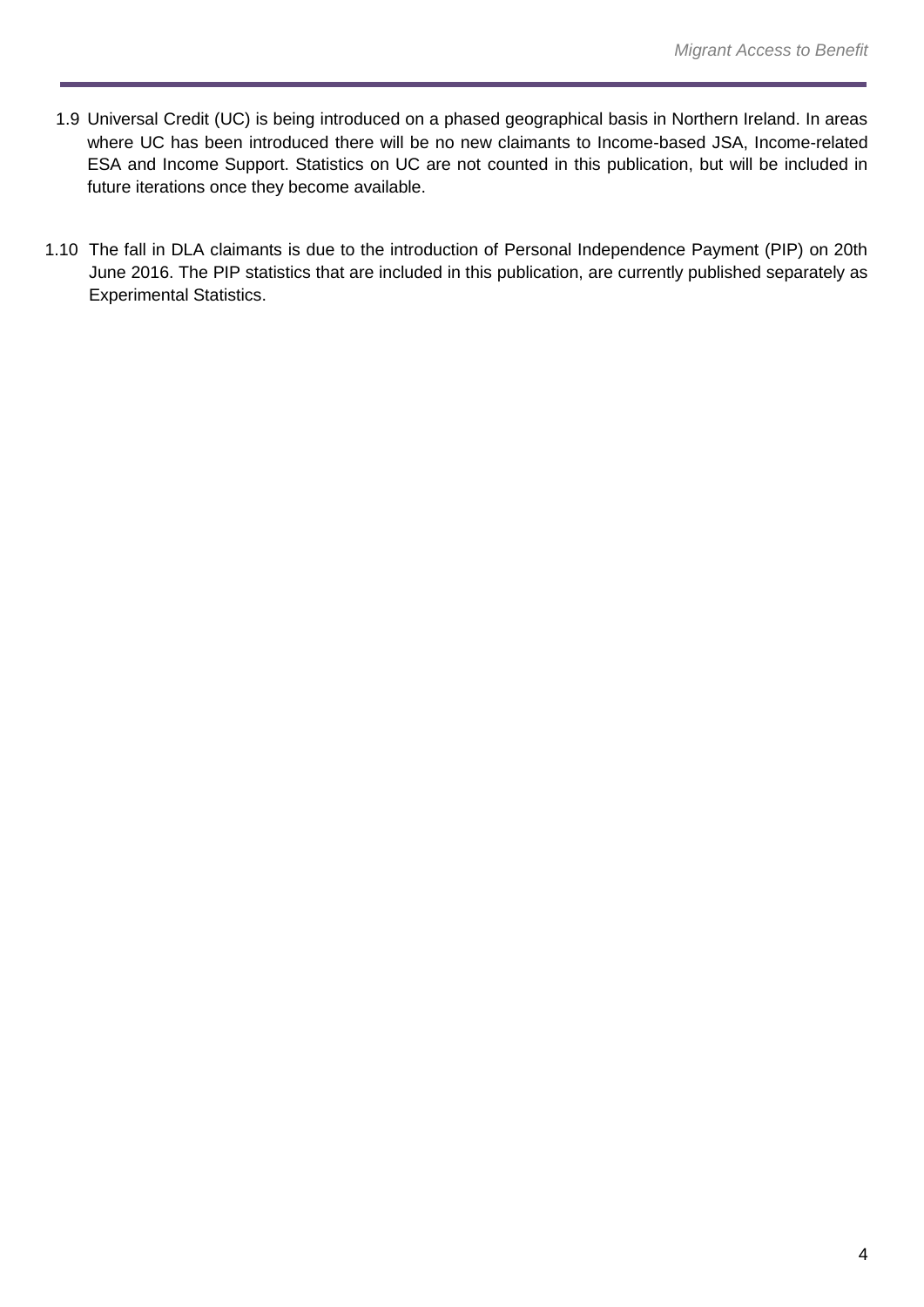# <span id="page-4-0"></span>**2. Headline Statistics**

- These headline statistics were produced using a Northern Ireland extract of the NPS dataset extracted for July 2018.
- Figures from DWP show that there were **10,180 new NINO registrations** in the 2018 calendar year by migrants living in Northern Ireland; this is less than the 10,850 registrations in 2017.
- Of the 170,920 migrants who are resident and registered with a NINO in Northern Ireland at July 2018, **39,610 (23.2%) have at some time (since 2005) claimed at least one Social Security Benefit**.
- In total **14,750 migrants are currently in receipt of a benefit** administered by the Social Security Agency (SSA) and/or Northern Ireland Housing Executive (NIHE). This represents under a tenth (8.6%) of all migrants registered with a NINO and resident in Northern Ireland at July 2018.
- For those who are **currently** in receipt of a benefit, Housing Benefit (HB) is the most common benefit that is claimed (47.8%), followed by Employment and Support Allowance (ESA) (27.9%), Retirement Pension (RP) (19.6%) and Personal Independence Payment (PIP) (15.5%).

| <b>Benefit Type</b>                           | <b>Percentage of All Migrants Currently Claiming</b><br><b>Benefits at July 2018</b> |
|-----------------------------------------------|--------------------------------------------------------------------------------------|
| <b>Housing Benefit (HB)</b>                   | 47.8%                                                                                |
| <b>Employment and Support Allowance (ESA)</b> | 27.9%                                                                                |
| <b>Retirement Pension (RP)</b>                | 19.6%                                                                                |
| Personal Independence Payment (PIP)           | 15.5%                                                                                |
| <b>Invalid Carer's Allowance (ICA)</b>        | 13.5%                                                                                |
| <b>Disability Living Allowance (DLA)</b>      | 10.5%                                                                                |
| <b>Job Seeker's Allowance (JSA)</b>           | 10.0%                                                                                |
| <b>Pension Credit (PC)</b>                    | 7.7%                                                                                 |
| <b>Income Support (IS)</b>                    | 7.0%                                                                                 |
| <b>Attendance Allowance (AA)</b>              | 2.0%                                                                                 |
| <b>Maternity Allowance (MA)</b>               | 1.4%                                                                                 |
| <b>Industrial Injuries Benefit (IIB)</b>      | 0.8%                                                                                 |
| <b>Bereavement Benefit (BB)</b>               | 0.7%                                                                                 |
| <b>Incapacity Benefit (IB)</b>                | 0.6%                                                                                 |
| <b>Widow's Benefit (WB)</b>                   | 0.2%                                                                                 |
| <b>Severe Disablement Allowance (SDA)</b>     | $< 0.1\%$                                                                            |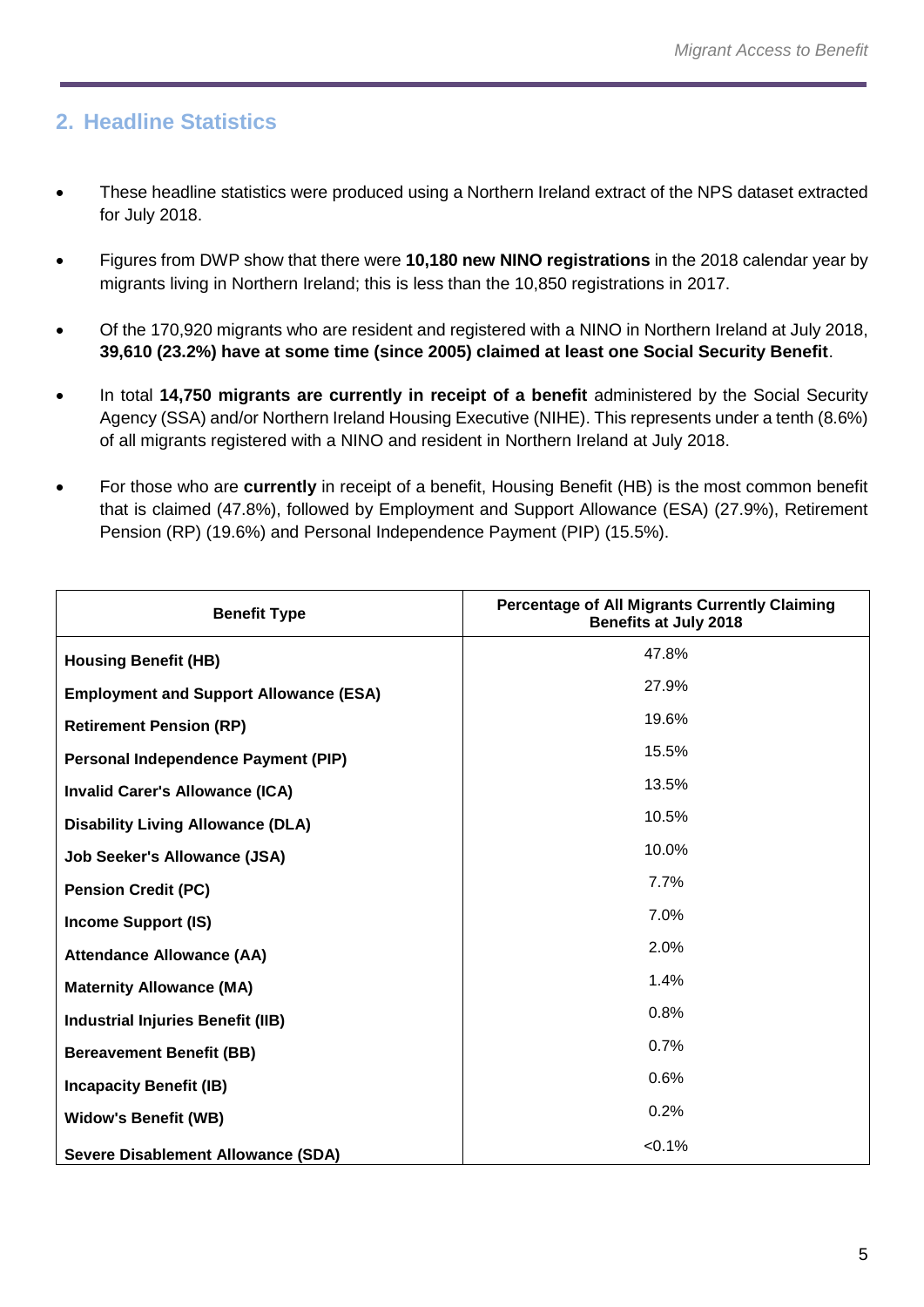- **Belfast Local Government District (LGD) has the highest number of resident migrants (48,550).** It also has the highest number of migrants currently claiming a benefit (3,450) (23.4% of the 14,750 migrants currently receiving benefits), this compares with Causeway Coast and Glens LGD (640) (4.4%).
- Of those **migrants currently claiming at least one benefit, over a quarter (29.2%) are from the Republic of Ireland**, followed by migrants from Poland (15.6%) and the Republic of Lithuania (6.8%).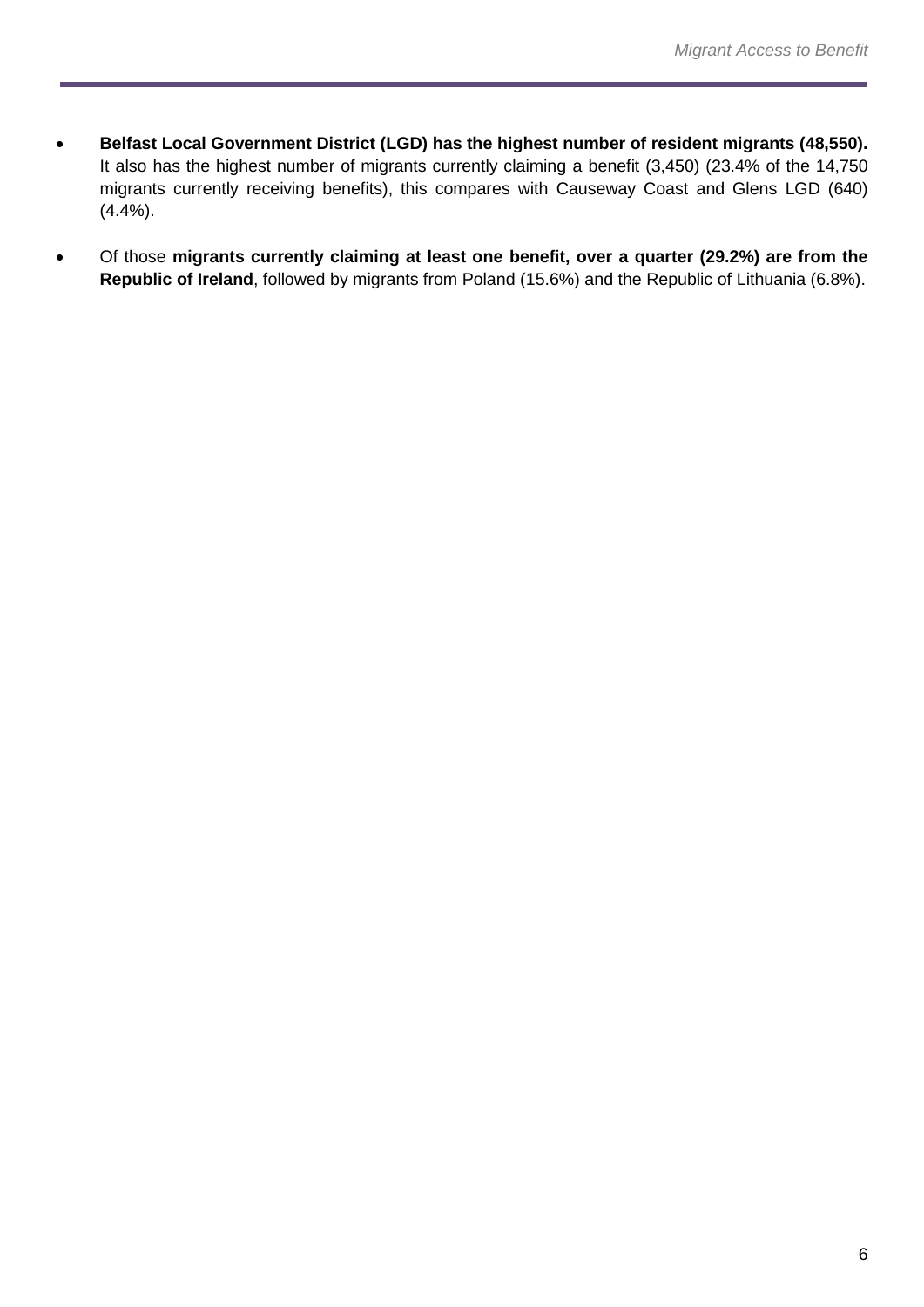# <span id="page-6-0"></span>**3. Migrants Living in Northern Ireland**

- 3.1 This section of the report presents analysis of the geographic location of migrants at the point of registration for a NINO. While the data suggests that these migrants are still living in Northern Ireland, it is possible that they are currently residing in an area different from where they were living at point of registration. In total, 170,920 migrants living in Northern Ireland at July 2018 were registered with a NINO.
- 3.2 **Figure 1** shows the geographical spread of these registrations across Northern Ireland by Local Government District (LGD). The district with the highest number of migrants registered with a NINO is the Belfast LGD (48,550 migrants). This is followed by Armagh City, Banbridge and Craigavon LGD (24,440) and the Mid Ulster LGD (18,210). The district with the smallest number of migrants is Ards and North Down LGD (6,960); this is followed by the Causeway Coast and Glens LGD (7,080).

#### **Figure 1. Migrants registered with a NINO by Local Government District**

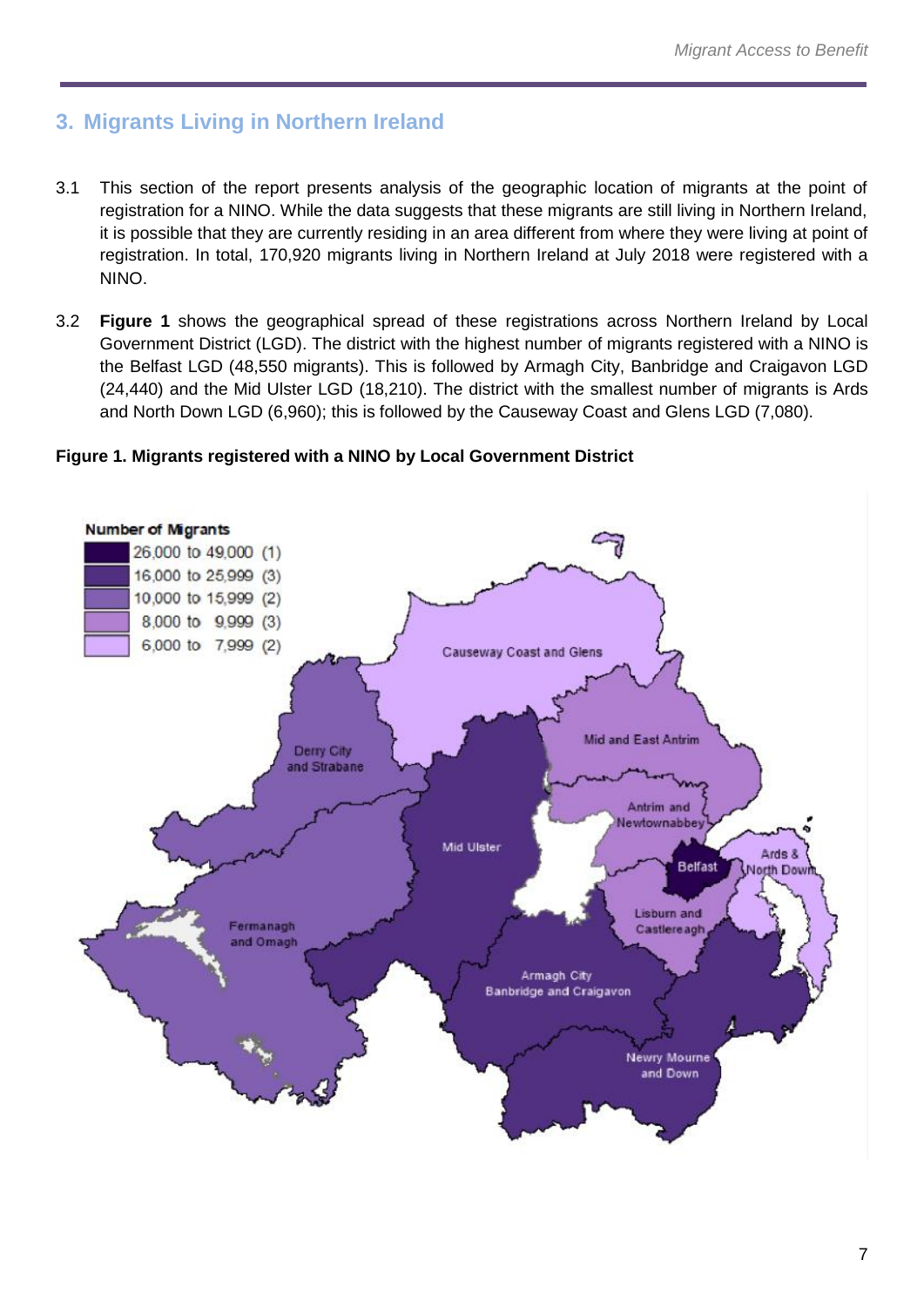3.3 **Table 1** provides a breakdown of the number of new migrant registrations in Northern Ireland over the last five years. Figures from DWP indicated that there were 10,180 new registrations in the 2018 calendar year by migrants. This is less than the 10,850 registrations in 2017. In the quarter April-June 2014 there was a change to the process of recording NINOs. This could in part explain the increase between the years 2013 and 2014. Further information can be found in the Annex.

| Year | <b>New Registrations</b> | <b>Percentage Increase from</b><br><b>Previous Year</b> |
|------|--------------------------|---------------------------------------------------------|
| 2018 | 10,180                   | $-6.2%$                                                 |
| 2017 | 10,850                   | 9.7%                                                    |
| 2016 | 9,890                    | $-4.4%$                                                 |
| 2015 | 10,350                   | 1.6%                                                    |
| 2014 | 10,180                   | 34.6%                                                   |
| 2013 | 7,570                    | 15.1%                                                   |

#### **Table 1. New migrant registrations in Northern Ireland per annum**

**Note: Figures are rounded to the nearest 10; percentages are based on unrounded figures.** 

3.4 **Table 2** shows the region of origin of migrants who are resident and registered with a NINO in Northern Ireland. Of the 170,920 migrants registered at July 2018, the majority of migrants are from within the European Union (78.2%). Looking at this more closely, over two-fifths are from European Union (EU) Accession countries (45.4%) and just under one third are from EU (Excluding Accession) countries (32.8%). Outside of Europe, Asia and the Middle East account for the highest proportion of registered migrants (9.9%).

#### **Table 2. Migrants registered with a NINO by region of origin**

| <b>Region Of Origin</b>                           | <b>Number of Migrants</b><br><b>Resident in Northern Ireland</b> | <b>Percentage of Total Migrants</b> |
|---------------------------------------------------|------------------------------------------------------------------|-------------------------------------|
| European Union Accession <sup>1</sup>             | 77,560                                                           | 45.4%                               |
| European Union (Excluding Accession) <sup>2</sup> | 56.020                                                           | 32.8%                               |
| <b>Asia and Middle East</b>                       | 16,910                                                           | 9.9%                                |
| <b>The Americas</b>                               | 5,750                                                            | $3.4\%$                             |
| <b>Others and Unknown</b>                         | 4.540                                                            | 2.7%                                |
| Africa                                            | 4.380                                                            | 2.6%                                |
| <b>Australasia and Oceania</b>                    | 3,440                                                            | $2.0\%$                             |
| Other European (Europe non EU) <sup>3</sup>       | 2.330                                                            | 1.4%                                |
| <b>Total</b>                                      | 170,920                                                          | 100.0%                              |

**Note: Figures are rounded to the nearest 10; percentages are based on unrounded figures. Due to rounding figures may not sum to totals.**

**<sup>1</sup> European Union Accession refers to countries acceding to the EU from May 2004 and includes Bulgaria, Croatia, Cyprus, Czech Republic, Estonia, Hungary, Republic of Latvia, Republic of Lithuania, Malta, Poland, Romania, Slovak Republic and Republic of Slovenia.**

**<sup>2</sup> European Union (Excluding Accession) includes Austria, Belgium, Denmark, Finland, France, Germany, Greece, Italy, Luxembourg, Netherlands, Portugal, Republic of Ireland, Spain and Sweden.**

**<sup>3</sup> Other European includes all other European countries that are not members of the EU at 1st April 2014.**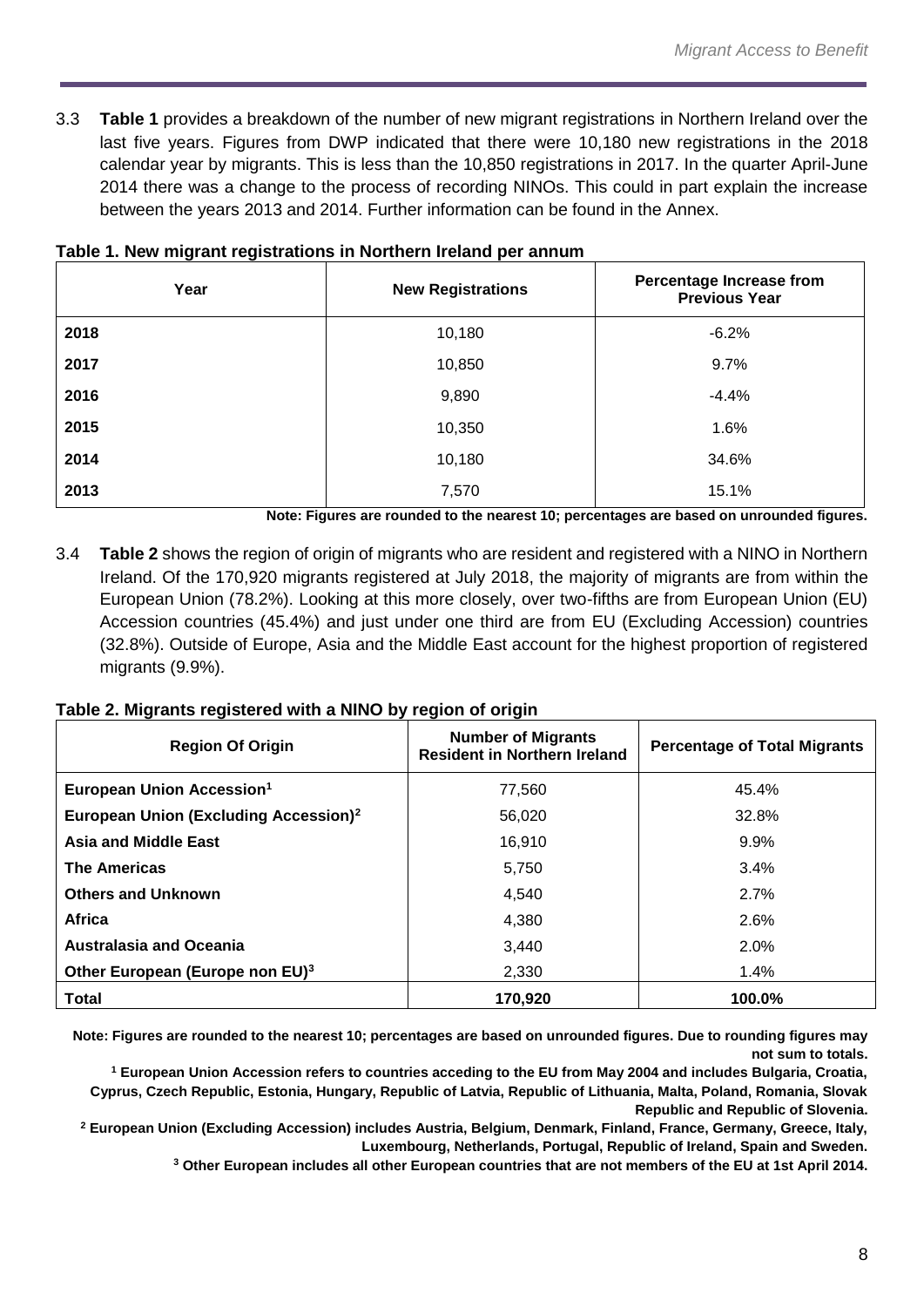3.5 More specifically, **Table 3** shows the top 20 nationalities of migrants who are currently resident and registered with a NINO in Northern Ireland. Just under one fifth (19.9%) of migrants residing in Northern Ireland are from Poland. This is closely followed by migrants from the Republic of Ireland (19.3%), with a significant drop to migrants from the Republic of Lithuania (8.4%).

| <b>Nationality</b>       | <b>Number of Migrants Resident in</b><br><b>Northern Ireland</b> | <b>Percentage of Total Migrants</b> |
|--------------------------|------------------------------------------------------------------|-------------------------------------|
| Poland                   | 33,930                                                           | 19.9%                               |
| <b>Rep of Ireland</b>    | 32,930                                                           | 19.3%                               |
| <b>Rep of Lithuania</b>  | 14,430                                                           | 8.4%                                |
| Romania                  | 9,080                                                            | 5.3%                                |
| Portugal                 | 8,360                                                            | 4.9%                                |
| <b>Slovak Rep</b>        | 5,750                                                            | 3.4%                                |
| India                    | 5,220                                                            | 3.1%                                |
| <b>Bulgaria</b>          | 4,790                                                            | 2.8%                                |
| <b>Rep of Latvia</b>     | 4,190                                                            | 2.5%                                |
| <b>France</b>            | 3,630                                                            | 2.1%                                |
| <b>Spain</b>             | 3,600                                                            | 2.1%                                |
| <b>Hungary</b>           | 3,390                                                            | 2.0%                                |
| <b>China Peoples Rep</b> | 3,300                                                            | 1.9%                                |
| <b>USA</b>               | 2,810                                                            | 1.6%                                |
| <b>Philippines</b>       | 2,760                                                            | 1.6%                                |
| <b>Australia</b>         | 2,370                                                            | 1.4%                                |
| Germany                  | 2,250                                                            | 1.3%                                |
| <b>Italy</b>             | 2,140                                                            | 1.3%                                |
| Canada                   | 1,680                                                            | 1.0%                                |
| <b>Czech Rep</b>         | 1,470                                                            | 0.9%                                |

## **Table 3. Top 20 nationalities of migrants registered with a NINO**

**Note: Figures are rounded to the nearest 10; percentages are based on unrounded figures. Due to rounding figures may not sum to totals.**

3.6 Interestingly, the top 10 nationalities are dominated by European countries, with the exception of India ranked 7<sup>th</sup>.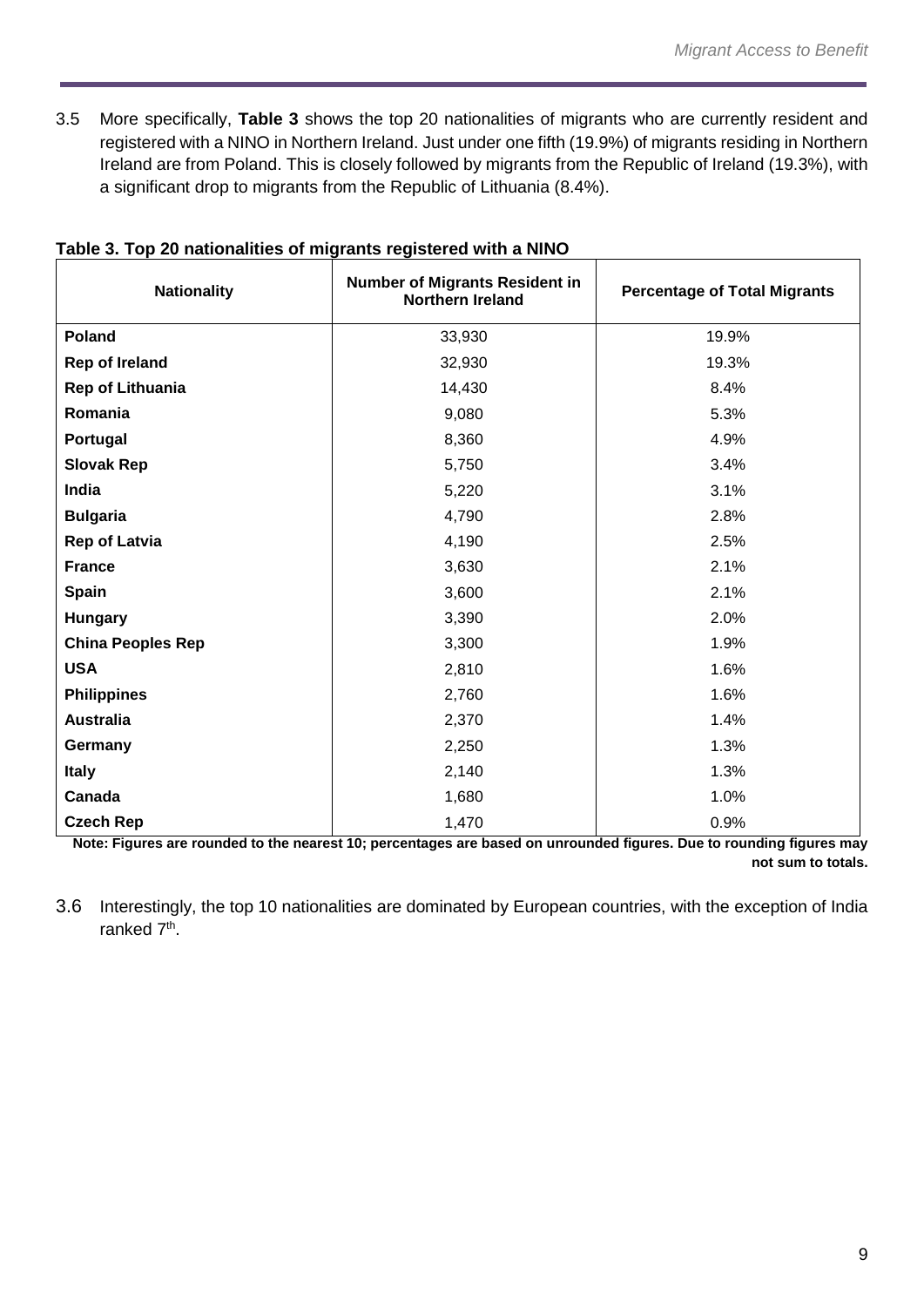# <span id="page-9-0"></span>**4 Current Claimants**

- 4.1 This section of the report presents analysis of the migrants who are **recorded on the July 2018 NPS data scan** claiming at least one benefit previously administered by the Social Security Agency (SSA) and now under the remit of the Department for Communities (DfC) as well as Housing Benefit which is administered by the Northern Ireland Housing Executive (NIHE).
- 4.2 In total 14,750 migrants on the July 2018 NPS dataset are in receipt of a benefit, which equates to under a tenth (8.6%) of the **total number** of 170,920 registered migrants in Northern Ireland.
- 4.3 **Table 4** shows the type of benefit those migrants are currently claiming. Of the 14,750 migrants currently in receipt of at least one benefit, just under half are receiving Housing Benefit (HB) (47.8%). This is followed by just over a quarter in receipt of Employment and Support Allowance (ESA) (27.9%), just under a fifth in receipt of Retirement Pension (RP) (19.6%) and 15.5% in receipt of Personal Independence Payments.
- 4.4 Less than 1% of migrants registered with a NINO are currently in receipt of Severe Disablement Allowance (SDA) (<0.1%), Widow's Benefit (WB) (0.2%), Incapacity Benefit (IB) (0.6%), Bereavement Benefit (BB) (0.7%) and Industrial Injuries Benefit (IIB) (0.8%).

| Benefit Type <sup>1</sup>                     | <b>Number of Migrants</b><br><b>Claiming Benefits</b> | <b>Percentage of All Migrants</b><br><b>Currently Claiming</b><br><b>Benefits at July 2018</b> |
|-----------------------------------------------|-------------------------------------------------------|------------------------------------------------------------------------------------------------|
| <b>Housing Benefit (HB)</b>                   | 7,060                                                 | 47.8%                                                                                          |
| <b>Employment and Support Allowance (ESA)</b> | 4,110                                                 | 27.9%                                                                                          |
| <b>Retirement Pension (RP)</b>                | 2,900                                                 | 19.6%                                                                                          |
| <b>Personal Independence Payment (PIP)</b>    | 2,290                                                 | 15.5%                                                                                          |
| <b>Invalid Carer's Allowance (ICA)</b>        | 1,990                                                 | 13.5%                                                                                          |
| <b>Disability Living Allowance (DLA)</b>      | 1,550                                                 | 10.5%                                                                                          |
| <b>Job Seeker's Allowance (JSA)</b>           | 1,470                                                 | 10.0%                                                                                          |
| <b>Pension Credit (PC)</b>                    | 1,140                                                 | 7.7%                                                                                           |
| <b>Income Support (IS)</b>                    | 1,030                                                 | 7.0%                                                                                           |
| <b>Attendance Allowance (AA)</b>              | 300                                                   | 2.0%                                                                                           |
| <b>Maternity Allowance (MA)</b>               | 210                                                   | 1.4%                                                                                           |
| <b>Industrial Injuries Benefit (IIB)</b>      | 120                                                   | 0.8%                                                                                           |
| <b>Bereavement Benefit (BB)</b>               | 100                                                   | 0.7%                                                                                           |
| <b>Incapacity Benefit (IB)</b>                | 90                                                    | 0.6%                                                                                           |
| <b>Widow's Benefit (WB)</b>                   | 20                                                    | 0.2%                                                                                           |
| Severe Disablement Allowance (SDA)            | 10                                                    | < 0.1%                                                                                         |

#### **Table 4. Migrants registered with a NINO currently in receipt of at least one benefit by benefit type<sup>1</sup>**

**Base = 14,750**

**Note: Figures are rounded to the nearest 10; percentages are based on unrounded figures.** 

**<sup>1</sup>It is possible for claimants to be in receipt of more than one benefit, therefore this breakdown does not sum to the total number of migrants currently claiming a benefit.**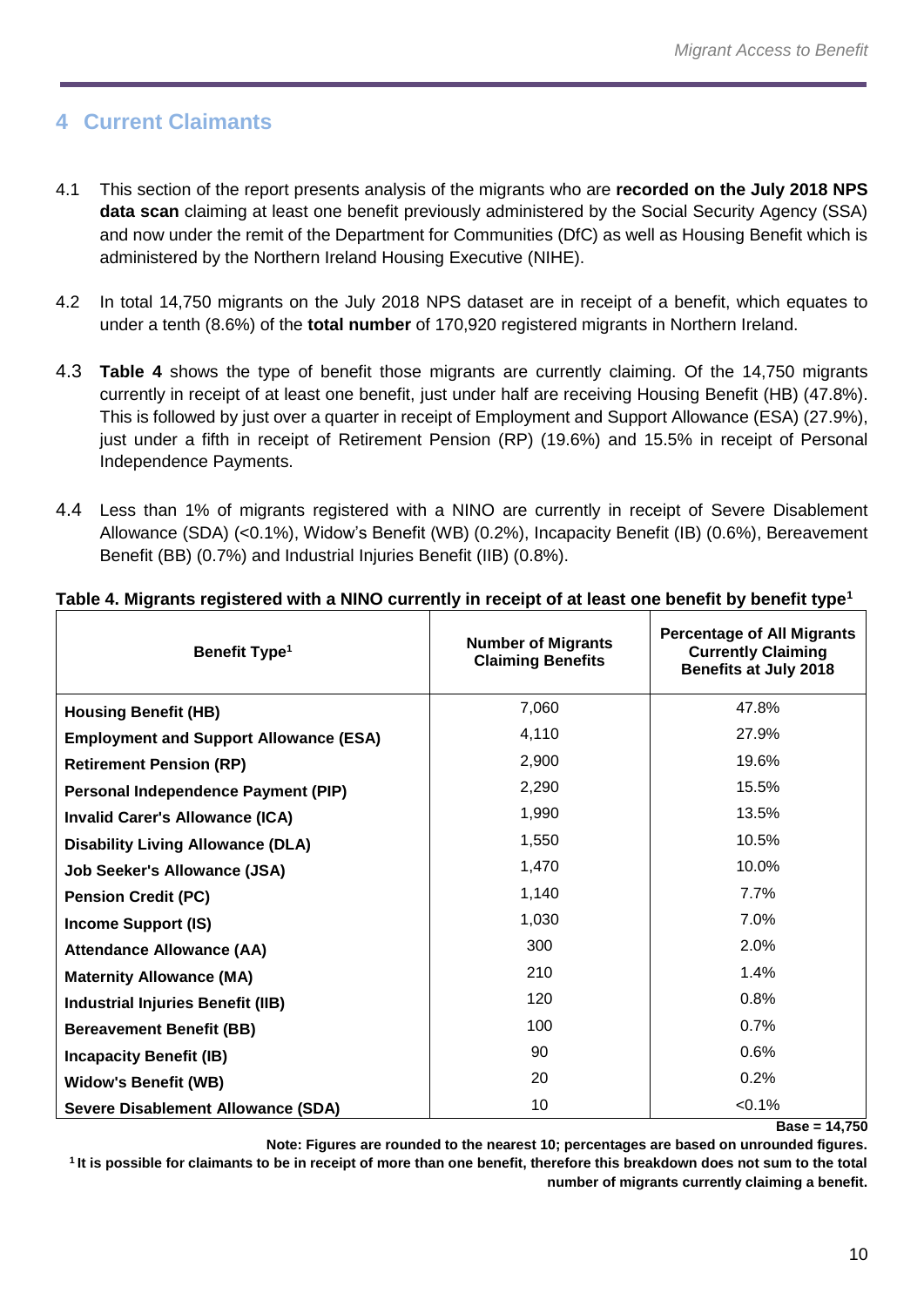- 4.5 **Table 5** shows the Local Government District (LGD) where migrants currently claiming at least one benefit live. Consistent with having the most migrants' resident, Belfast is also the LGD with the highest number of migrants in receipt of at least one benefit (23.4%). This is followed by Armagh City, Banbridge and Craigavon LGD (13.8%) and Newry, Mourne and Down (12.6%).
- 4.6 The district with the smallest number of migrants currently claiming a benefit is Causeway Coast and Glens LGD (4.4%), closely followed by Lisburn and Castlereagh LGD (4.5%).

### **Table 5. Migrants registered with a NINO currently in receipt of at least one benefit by LGD**

| <b>District</b>                      | <b>Total Number Of</b><br><b>Migrants</b> | <b>Number of Migrants</b><br><b>Claiming Benefits</b><br>at July 2018 | <b>Percentage of All</b><br><b>Migrants Currently</b><br><b>Claiming Benefits</b><br>at July 2018 |
|--------------------------------------|-------------------------------------------|-----------------------------------------------------------------------|---------------------------------------------------------------------------------------------------|
| <b>Antrim and Newtownabbey</b>       | 9,390                                     | 760                                                                   | 5.2%                                                                                              |
| Armagh City, Banbridge and Craigavon | 24,440                                    | 2,040                                                                 | 13.8%                                                                                             |
| <b>Belfast</b>                       | 48,550                                    | 3,450                                                                 | 23.4%                                                                                             |
| <b>Causeway Coast and Glens</b>      | 7,080                                     | 640                                                                   | 4.4%                                                                                              |
| <b>Derry City and Strabane</b>       | 10,940                                    | 1,430                                                                 | 9.7%                                                                                              |
| <b>Fermanagh and Omagh</b>           | 10,460                                    | 1,240                                                                 | 8.4%                                                                                              |
| <b>Lisburn and Castlereagh</b>       | 8,190                                     | 660                                                                   | 4.5%                                                                                              |
| <b>Mid and East Antrim</b>           | 9,050                                     | 730                                                                   | 4.9%                                                                                              |
| <b>Mid Ulster</b>                    | 18,210                                    | 1,220                                                                 | 8.3%                                                                                              |
| Newry, Mourne and Down               | 17,010                                    | 1,860                                                                 | 12.6%                                                                                             |
| <b>Ards and North Down</b>           | 6,960                                     | 680                                                                   | 4.6%                                                                                              |
| Unknown <sup>1</sup>                 | 630                                       | 50                                                                    | 0.4%                                                                                              |
|                                      |                                           |                                                                       | $Base = 14,750$                                                                                   |

**Note: Figures are rounded to the nearest 10; percentages are based on unrounded figures. Due to rounding figures may not sum to totals.**

**<sup>1</sup> Unknown includes those claimants for whom postcode cannot be mapped to LGD.**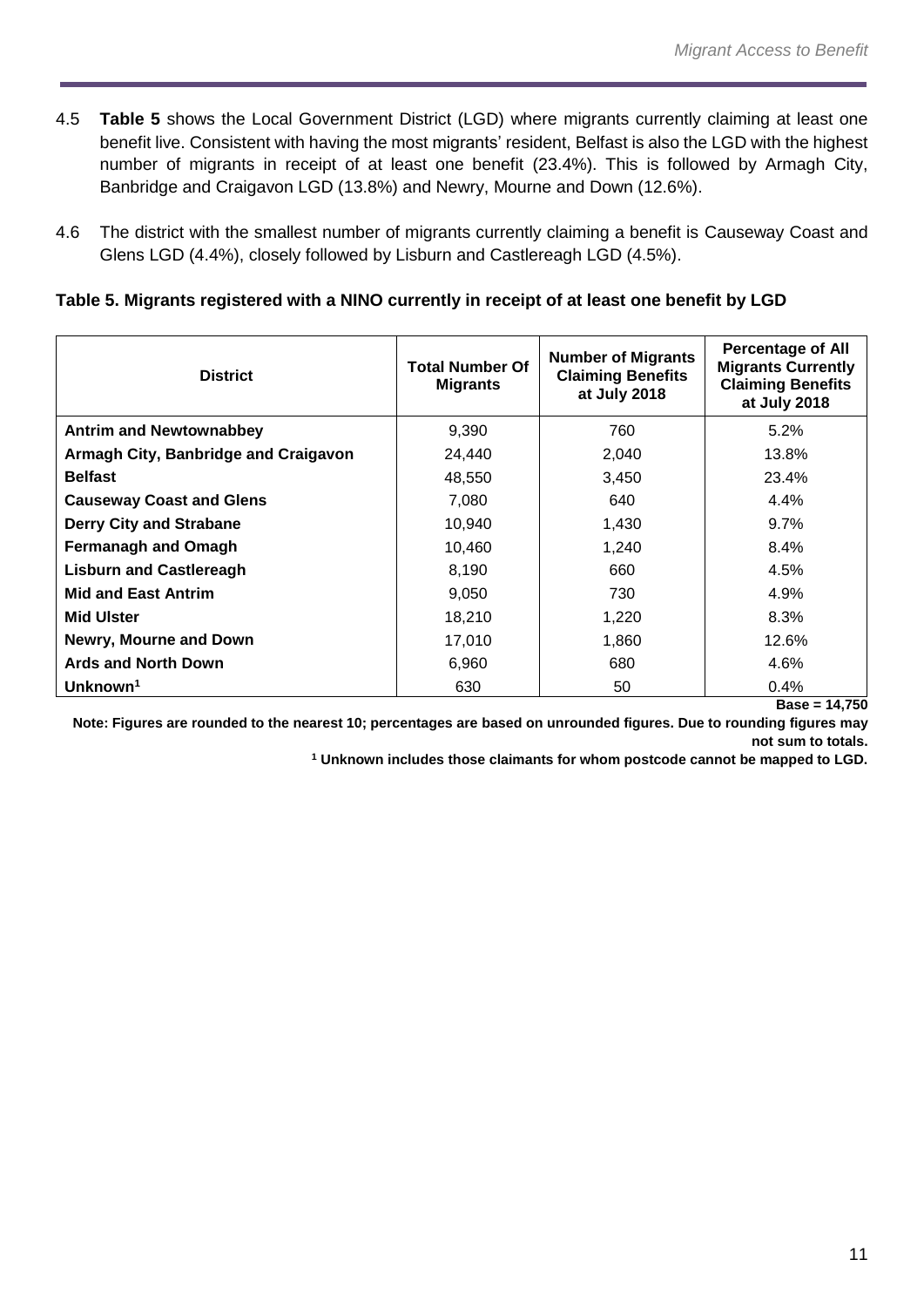- 4.7 **Figure 2** shows the percentage of resident migrants living in each LGD currently claiming at least one benefit. Belfast LGD has the highest number of migrants' resident and the highest number in receipt of at least one benefit. However, when we look at the proportion of migrants registered and claiming benefit in each LGD it is the Derry City and Strabane LGD which has the highest percentage of resident migrants claiming benefit (13.0%). This is followed by Fermanagh and Omagh LGD (11.8%).
- 4.8 A smaller percentage of those living in the Mid Ulster (6.7%) and Belfast (7.1%) LGDs are currently claiming a benefit.

**Figure 2. The percentage of resident migrants living in each LGD currently in receipt of at least one benefit**

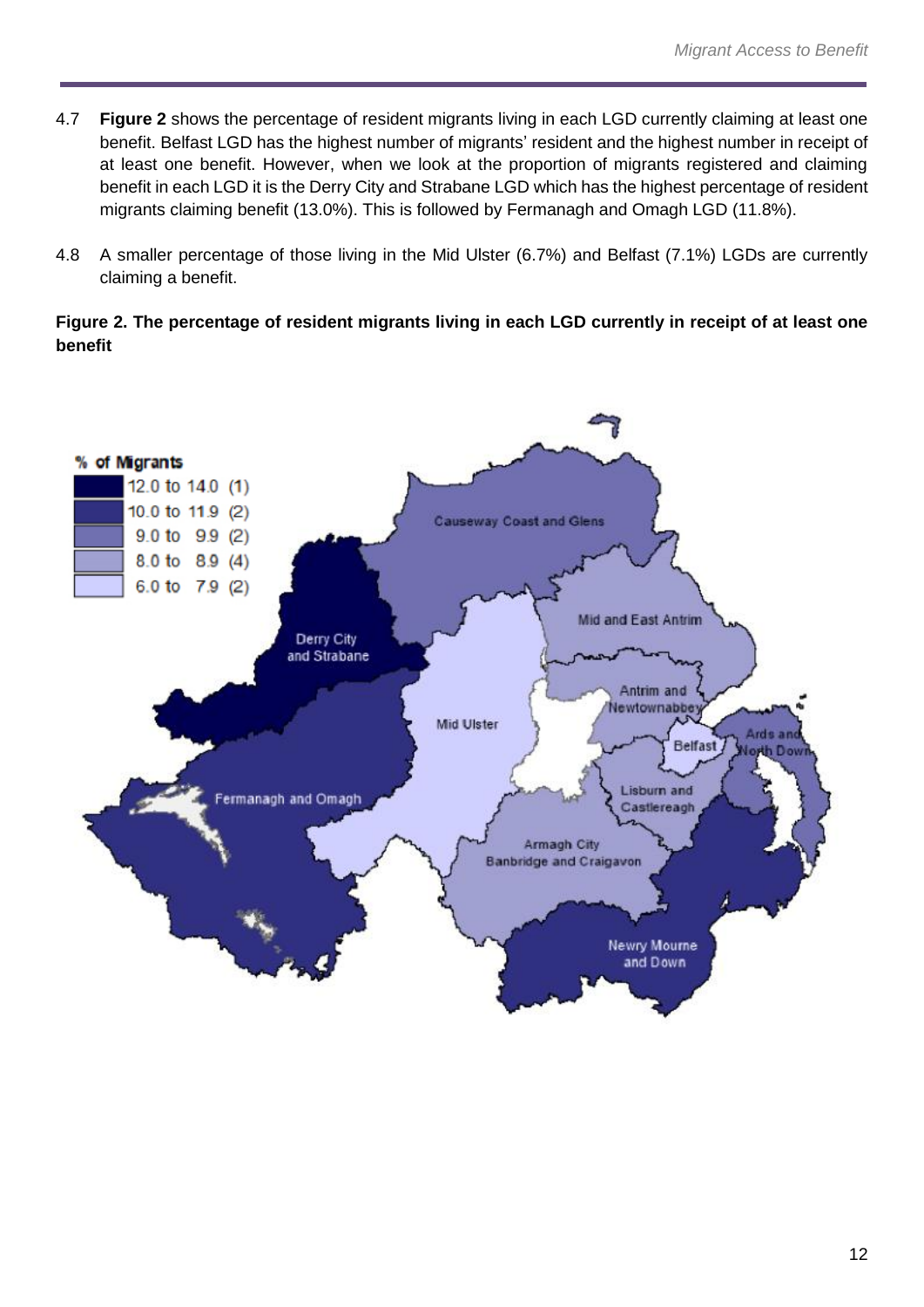4.9 **Table 6** shows the region of origin of the 14,750 migrants registered with a NINO in Northern Ireland who are currently in receipt of at least one benefit. The majority of these migrants are from countries within the European Union, accounting for almost three quarters (71.1%) of the total. This is consistent with the origin breakdown for all migrants registered with a NINO. Over a third of migrants currently claiming at least one benefit are from European Union (EU) Excluding Accession countries (37.4%) and European Union (EU) Accession countries (33.7%). Outside of Europe, Asia and the Middle East account for the highest proportion of migrants in Northern Ireland who are currently claiming at least one benefit (8.4%).

| <b>Region of Origin</b>                           | <b>Number of Migrants</b><br><b>Claiming Benefits</b> | <b>Percentage Of All Migrants</b><br><b>Currently Claiming Benefit</b><br>at July 2018 |
|---------------------------------------------------|-------------------------------------------------------|----------------------------------------------------------------------------------------|
| European Union (Excluding Accession) <sup>2</sup> | 5,520                                                 | 37.4%                                                                                  |
| European Union (Accession) <sup>1</sup>           | 4,970                                                 | 33.7%                                                                                  |
| <b>Others and Unknown</b>                         | 1,680                                                 | 11.4%                                                                                  |
| <b>Asia and Middle East</b>                       | 1,240                                                 | 8.4%                                                                                   |
| Africa                                            | 730                                                   | 4.9%                                                                                   |
| <b>The Americas</b>                               | 420                                                   | 2.8%                                                                                   |
| Other European (Europe non EU) <sup>3</sup>       | 140                                                   | 1.0%                                                                                   |
| <b>Australasia and Oceania</b>                    | 70                                                    | $0.4\%$                                                                                |
| Total                                             | 14.750                                                | 100.0%                                                                                 |

#### **Table 6. Migrants registered with a NINO currently in receipt of at least one benefit by Region of Origin**

**Note: Figures are rounded to the nearest 10; percentages are based on unrounded figures. Due to rounding figures may not sum to totals.**

**<sup>1</sup> European Union Accession refers to countries acceding to the EU from May 2004 and includes Bulgaria, Croatia, Cyprus, Czech Republic, Estonia, Hungary, Republic of Latvia, Republic of Lithuania, Malta, Poland, Romania, Slovak Republic and Republic of Slovenia.**

**<sup>2</sup> European Union (Excluding Accession) includes Austria, Belgium, Denmark, Finland, France, Germany, Greece, Italy, Luxembourg, Netherlands, Portugal, Republic of Ireland, Spain and Sweden.**

**3Other European includes all other European countries that are not members of the EU at 1st April 2014.**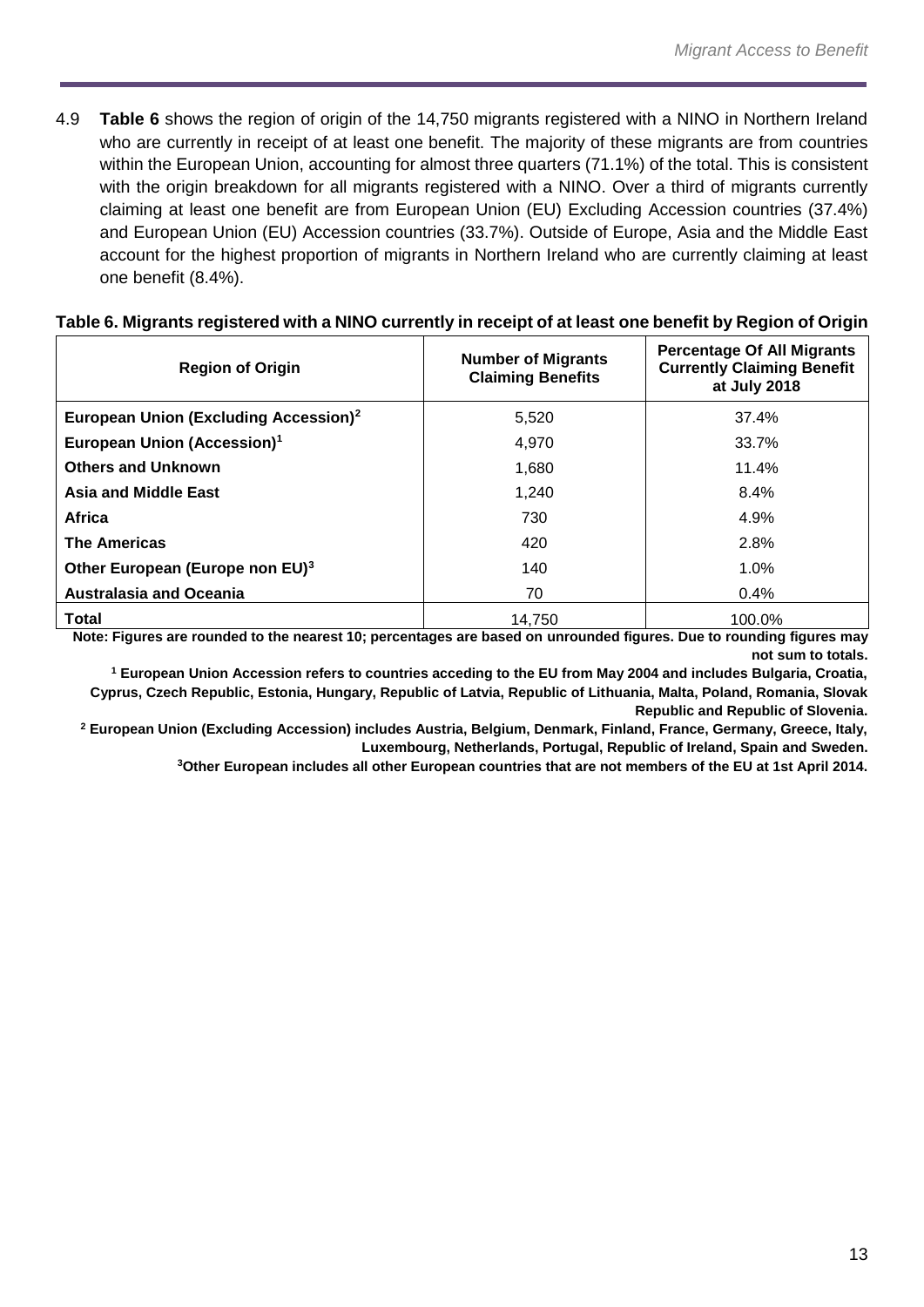4.10 More specifically, **Table 7** shows the top 20 nationalities of migrants currently claiming at least one benefit. Over one quarter (29.2%) of migrants currently claiming at least one benefit, are from the Republic of Ireland. This is followed by migrants from Poland (15.6%) and the Republic of Lithuania (6.8%).

|         | Table 7. Top 20 nationalities of migrants registered with a NINO currently in receipt of at least one |  |  |  |  |  |
|---------|-------------------------------------------------------------------------------------------------------|--|--|--|--|--|
| benefit |                                                                                                       |  |  |  |  |  |

| <b>Nationality</b>       | <b>Number Of Migrants Claiming</b><br><b>Benefits</b> | <b>Percentage of Migrants</b><br><b>Currently Claiming Benefits</b> |
|--------------------------|-------------------------------------------------------|---------------------------------------------------------------------|
| <b>Rep of Ireland</b>    | 4,310                                                 | 29.2%                                                               |
| <b>Poland</b>            | 2,300                                                 | 15.6%                                                               |
| <b>Rep of Lithuania</b>  | 1,000                                                 | 6.8%                                                                |
| Portugal                 | 680                                                   | 4.6%                                                                |
| <b>Slovak Rep</b>        | 460                                                   | 3.1%                                                                |
| Romania                  | 450                                                   | 3.0%                                                                |
| <b>Syria</b>             | 400                                                   | 2.7%                                                                |
| <b>Rep of Latvia</b>     | 330                                                   | 2.2%                                                                |
| <b>USA</b>               | 220                                                   | 1.5%                                                                |
| <b>China Peoples Rep</b> | 180                                                   | 1.2%                                                                |
| Hungary                  | 180                                                   | 1.2%                                                                |
| <b>Somalia</b>           | 130                                                   | 0.9%                                                                |
| <b>Sudan</b>             | 130                                                   | 0.9%                                                                |
| <b>South Africa</b>      | 130                                                   | 0.9%                                                                |
| <b>Bulgaria</b>          | 130                                                   | 0.9%                                                                |
| India                    | 130                                                   | 0.8%                                                                |
| <b>Philippines</b>       | 120                                                   | 0.8%                                                                |
| <b>Italy</b>             | 120                                                   | 0.8%                                                                |
| Germany                  | 110                                                   | 0.8%                                                                |
| Canada                   | 100                                                   | 0.7%                                                                |

**Base = 14,750**

**Note: Figures are rounded to the nearest 10; percentages are based on unrounded figures. Due to rounding figures may not sum to totals.**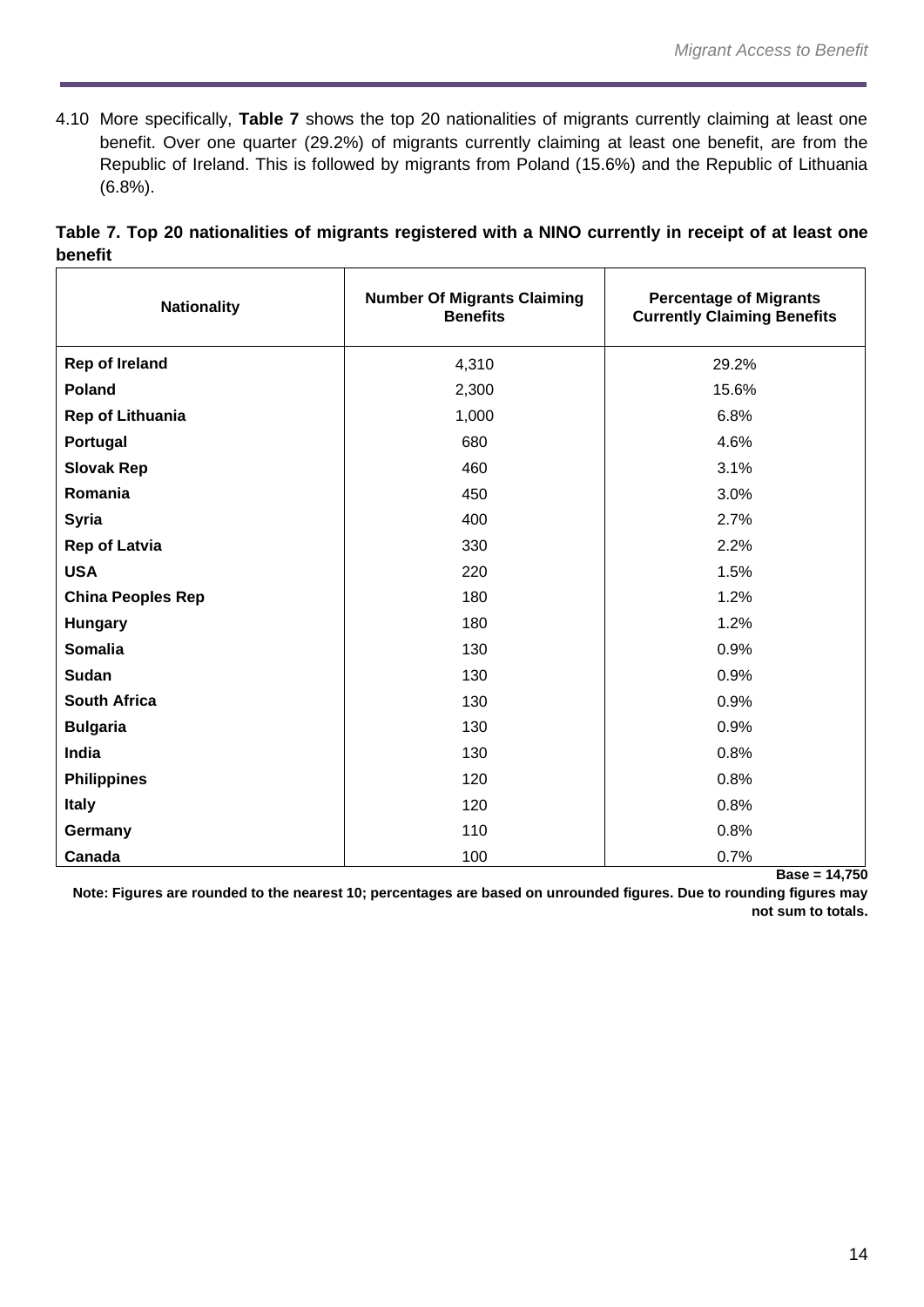4.11 **Table 8** provides the gender breakdown of migrants currently claiming at least one benefit with just over half being female (55.4%).

**Table 8. Gender Breakdown of migrants registered with a NINO currently in receipt of at least one benefit**

| Gender                 | <b>Number of Migrants Claiming</b><br><b>Benefits</b> | <b>Percentage of Migrants Currently</b><br><b>Claiming Benefits</b> |
|------------------------|-------------------------------------------------------|---------------------------------------------------------------------|
| <b>Male</b>            | 6,530                                                 | 44.3%                                                               |
| Female                 | 8,170                                                 | 55.4%                                                               |
| <b>Missing/Unknown</b> | 50                                                    | 0.4%                                                                |
| <b>Total</b>           | 14,750                                                | 100.0%                                                              |

**Base = 14,750**

**Note: Figures are rounded to the nearest 10; percentages are based on unrounded figures. Due to rounding figures may not sum to totals.**

4.12 **Table 9** provides a breakdown by age group for migrants currently claiming at least one benefit. The largest proportion of registered migrants are aged between 35 and 49 (32.9%). This is followed by 50 to 64 year olds who account for over a quarter of total migrant claimants (26.7%).

|  | Table 9. Age Breakdown of migrants registered with a NINO currently in receipt of at least one benefit |  |
|--|--------------------------------------------------------------------------------------------------------|--|
|  |                                                                                                        |  |

| Age   | <b>Number of Migrants Claiming</b><br><b>Benefits</b> | <b>Percentage of Migrants Currently</b><br><b>Claiming Benefits</b> |
|-------|-------------------------------------------------------|---------------------------------------------------------------------|
| 16-34 | 2,580                                                 | 17.5%                                                               |
| 35-49 | 4,860                                                 | 32.9%                                                               |
| 50-64 | 3,940                                                 | 26.7%                                                               |
| $65+$ | 3,380                                                 | 22.9%                                                               |
| All   | 14,750                                                | 100%                                                                |

**Base = 14,750**

**Note: Figures are rounded to the nearest 10; percentages are based on unrounded figures. Due to rounding figures may not sum to totals.**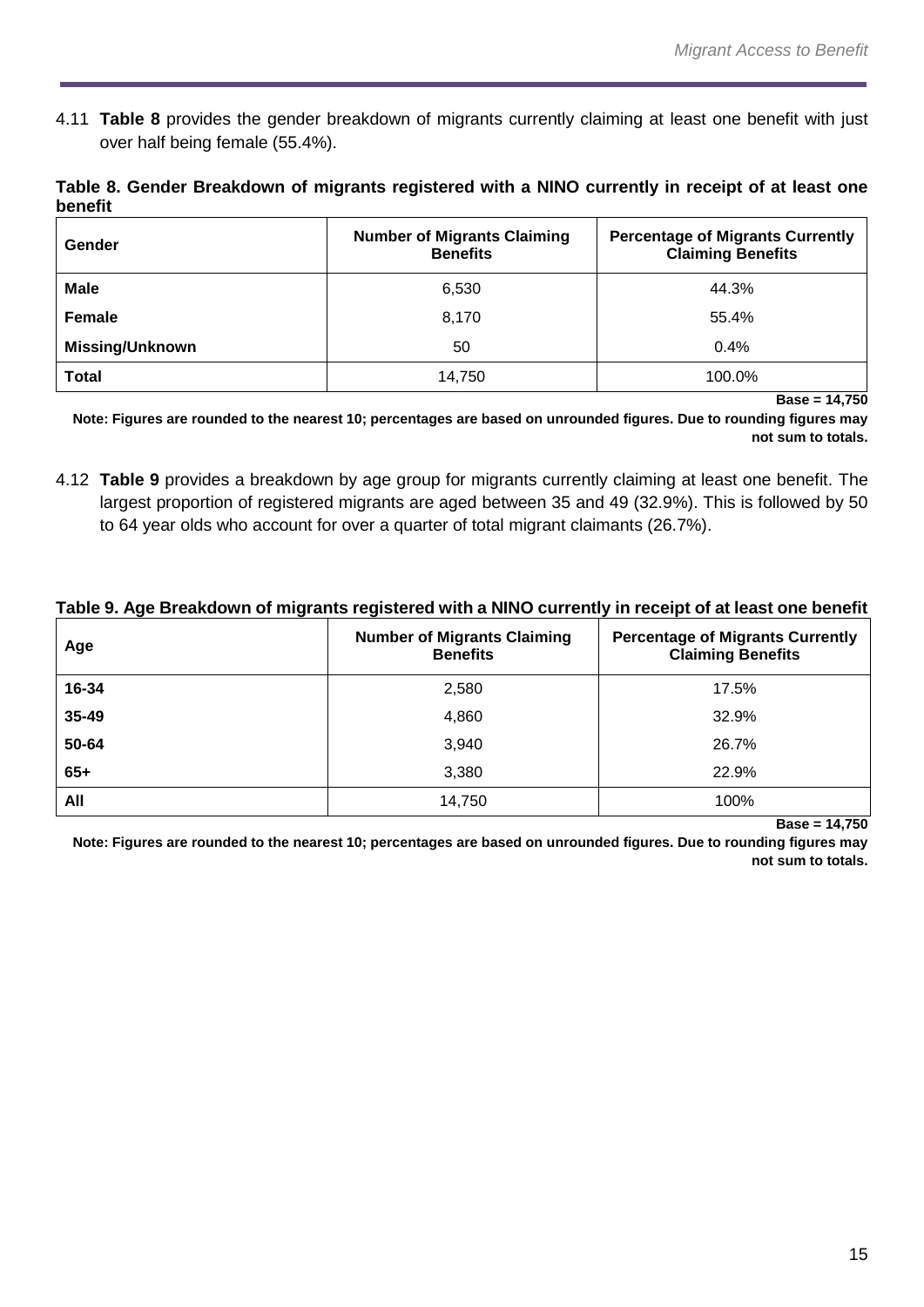# <span id="page-15-0"></span>**5 Historical Analysis of Social Security Claims by Migrants**

- 5.1 The Social Security benefit claim history for all migrants currently residing in Northern Ireland was analysed over the last thirteen years. The analysis related to only those benefits previously administered by the Social Security Agency (SSA) and now under the remit of the Department for Communities (DfC). This analysis does not include Housing Benefit, Personal Independence Payment and Universal Credit.
- 5.2 This was achieved by merging the July 2018 NPS dataset with the Social Security Longitudinal database using the unique identifier National Insurance Number (NINO). The Longitudinal database tracks the history of any benefit claimant since 2005, identifying when they came on and off a benefit, as well as changes in address, name etc.
- 5.3 Of the 170,920 migrants currently living in Northern Ireland, 39,610 had records on the longitudinal database. This indicated that just under a quarter of migrants (23.2%) registered with a NINO in Northern Ireland have at some stage since 2005, claimed at least one of the Social Security benefits administered by DfC.
- 5.4 **Table 10** shows the region of origin of these individuals. Of the 39,610 migrants to have claimed a benefit since 2005, the majority are from within the European Union; with these countries accounting for over four-fifths (80.1%) of the total. Looking at this more closely, over two-fifths are from European Union (EU) Accession countries (44.8%) and over a third are from EU (Excluding Accession) countries (35.4%). Outside of Europe, Asia and the Middle East account for the highest proportion of migrants in Northern Ireland to have claimed a benefit since 2005 (5.9%).

| <b>Region of Origin</b>                           | <b>Number of Migrants who have</b><br><b>Claimed a Benefit</b> | <b>Percentage of Total Claimants</b> |
|---------------------------------------------------|----------------------------------------------------------------|--------------------------------------|
| European Union Accession <sup>1</sup>             | 17.730                                                         | 44.8%                                |
| European Union (Excluding Accession) <sup>2</sup> | 14,010                                                         | 35.4%                                |
| <b>Others and Unknown</b>                         | 2,480                                                          | 6.3%                                 |
| <b>Asia and Middle East</b>                       | 2,350                                                          | 5.9%                                 |
| Africa                                            | 1,430                                                          | 3.6%                                 |
| <b>The Americas</b>                               | 940                                                            | 2.4%                                 |
| Other European (Europe non EU) <sup>3</sup>       | 430                                                            | $1.1\%$                              |
| <b>Australasia and Oceania</b>                    | 240                                                            | 0.6%                                 |
| <b>Total</b>                                      | 39,610                                                         | 100.0%                               |

#### **Table 10. Migrants registered with a NINO who have claimed a benefit since 2005 by Region of Origin**

**Base = 39,610**

**Note: Figures are rounded to the nearest 10; percentages are based on unrounded figures. Due to rounding figures may not sum to totals.**

**<sup>1</sup> European Union Accession refers to countries acceding to the EU from May 2004 and includes Bulgaria, Croatia, Cyprus, Czech Republic, Estonia, Hungary, Republic of Latvia, Republic of Lithuania, Malta, Poland, Romania, Slovak Republic and Republic of Slovenia.**

**<sup>2</sup> European Union (Excluding Accession) includes Austria, Belgium, Denmark, Finland, France, Germany, Greece, Italy, Luxembourg, Netherlands, Portugal, Republic of Ireland, Spain and Sweden.**

**<sup>3</sup> Other European includes all other European countries that are not members of the EU at 1st April 2014.**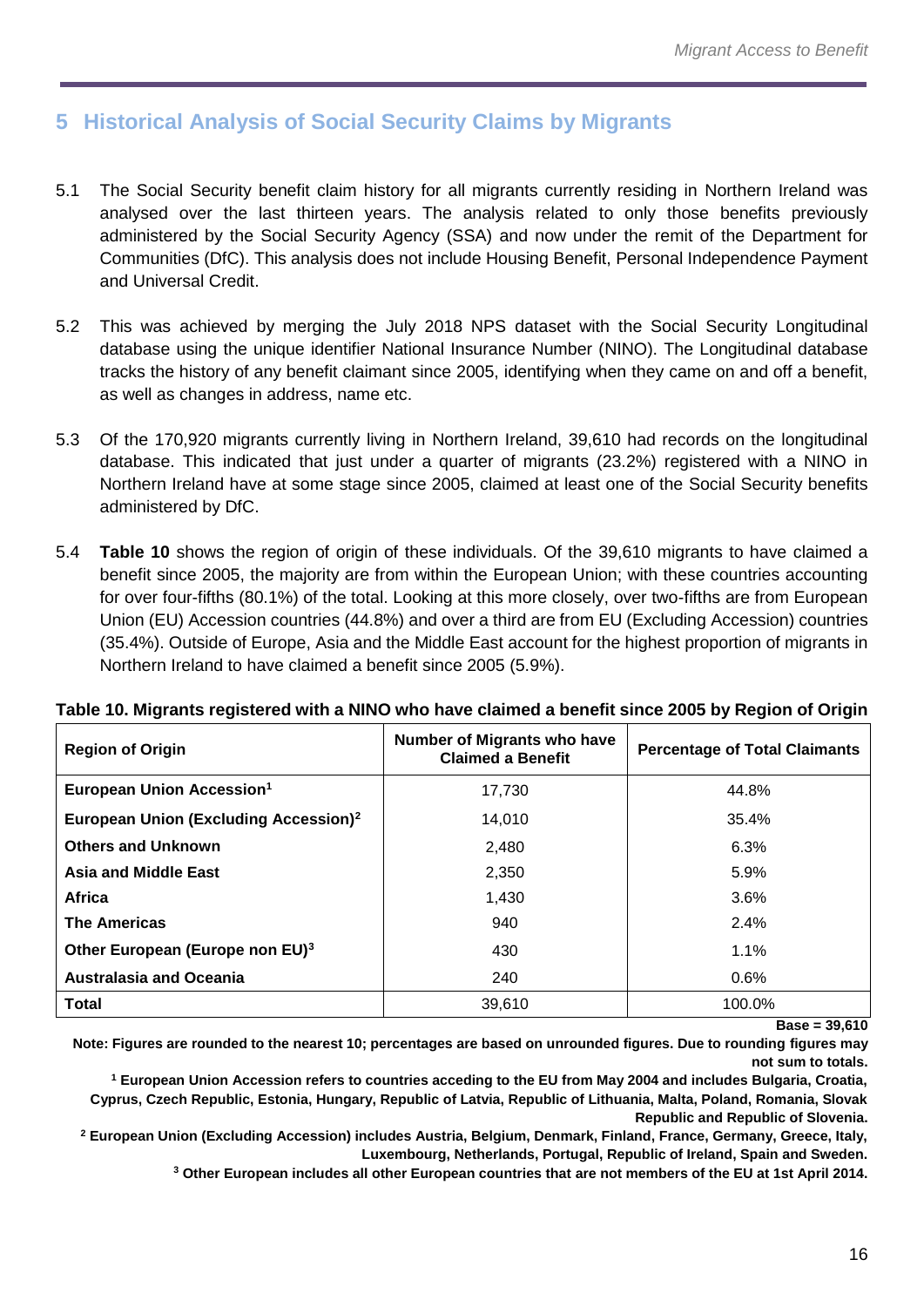5.5 **Table 11** shows the top 20 nationalities of migrants who have registered with a NINO and have claimed a benefit since 2005. The Republic of Ireland accounts for the highest number of migrants currently resident in Northern Ireland to have claimed a benefit since 2005 (21.8%). This is followed by Poland which accounts for just over one fifth (20.4%) and the Republic of Lithuania which accounts for just over a tenth (11.2%).

| Nationality              | Number of Migrants who have<br>claimed a benefit | <b>Percentage of Total Claimants</b> |
|--------------------------|--------------------------------------------------|--------------------------------------|
| <b>Rep of Ireland</b>    | 8,640                                            | 21.8%                                |
| Poland                   | 8,070                                            | 20.4%                                |
| <b>Rep of Lithuania</b>  | 4,430                                            | 11.2%                                |
| Portugal                 | 3,210                                            | 8.1%                                 |
| <b>Slovak Rep</b>        | 1,300                                            | 3.3%                                 |
| <b>Rep of Latvia</b>     | 1,240                                            | 3.1%                                 |
| Romania                  | 1,010                                            | 2.5%                                 |
| <b>Hungary</b>           | 800                                              | 2.0%                                 |
| <b>Spain</b>             | 640                                              | 1.6%                                 |
| <b>USA</b>               | 450                                              | 1.1%                                 |
| <b>Bulgaria</b>          | 430                                              | 1.1%                                 |
| <b>Syria</b>             | 420                                              | 1.1%                                 |
| <b>Italy</b>             | 390                                              | 1.0%                                 |
| <b>China Peoples Rep</b> | 390                                              | 1.0%                                 |
| India                    | 380                                              | 0.9%                                 |
| <b>France</b>            | 360                                              | 0.9%                                 |
| <b>Philippines</b>       | 350                                              | 0.9%                                 |
| <b>Czech Rep</b>         | 340                                              | 0.8%                                 |
| Germany                  | 310                                              | 0.8%                                 |
| <b>South Africa</b>      | 270                                              | 0.7%                                 |

## **Table 11. Top 20 nationalities of migrants registered with a NINO to have claimed a benefit since 2005**

**Base = 39,610**

**Note: Figures are rounded to the nearest 10; percentages are based on unrounded figures. Due to rounding figures may not sum to totals.**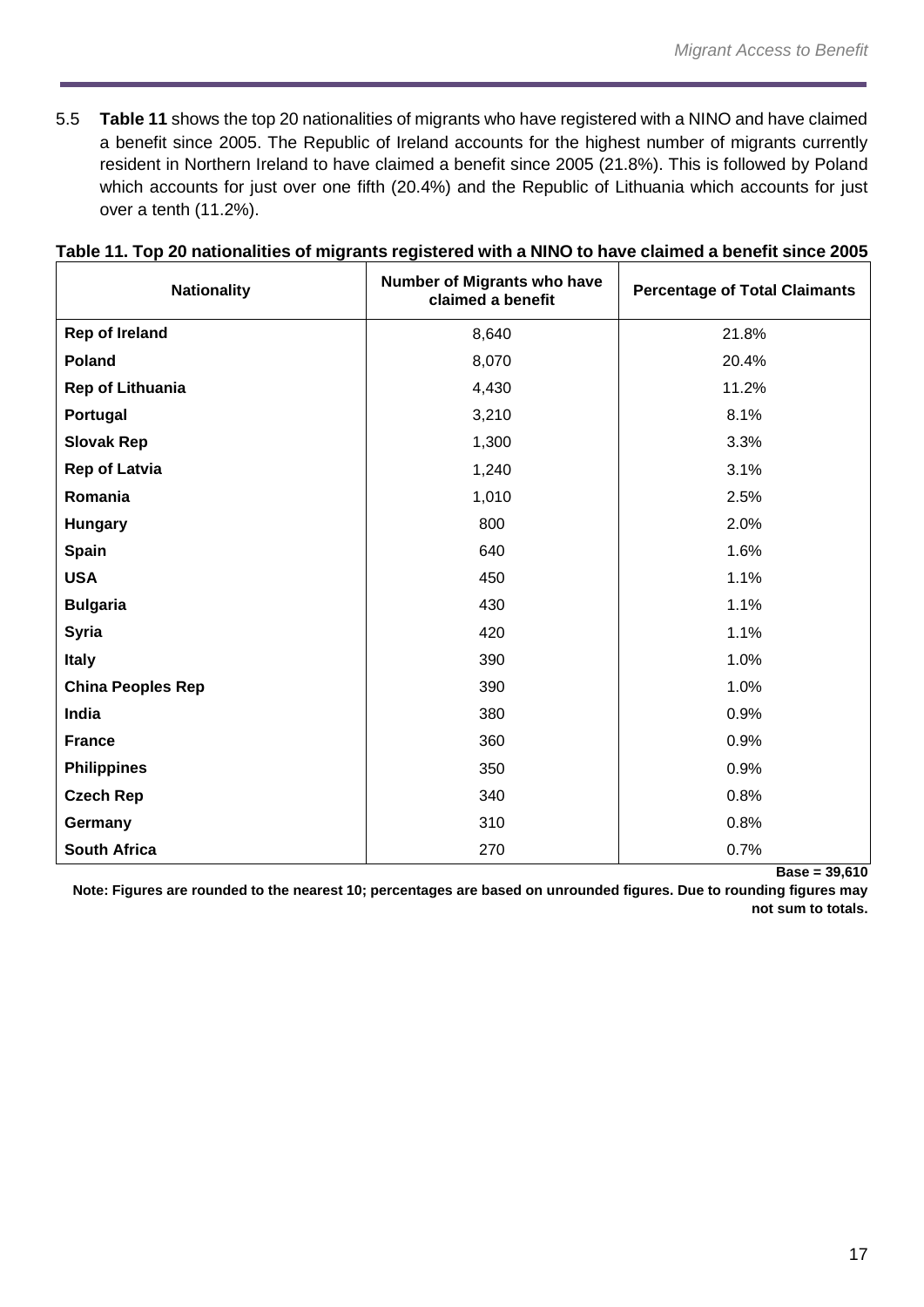- 5.6 Of those migrants who have claimed benefits, **Table 12** shows the length of time between a migrant having registered with a NINO until being in receipt of benefit. It should be noted that this is not the length of time after having arrived in Northern Ireland, but after being registered with a NINO – this may be a number of weeks or months (or in some cases years) after arriving in Northern Ireland.
- 5.7 Of the 39,610 migrants in receipt of a benefit since 2005, over a quarter (27.2%) claimed a benefit prior to registering for a NINO or within the first twelve months of registration. On the other end of the scale, 15.3% of these migrants were registered for more than 10 years before claiming benefits.

| <b>Length of Time</b>         | Number of Migrants who have<br>claimed a benefit | <b>Percentage of Total Claimants</b> |
|-------------------------------|--------------------------------------------------|--------------------------------------|
| Pre-Registration <sup>1</sup> | 1,300                                            | 3.3%                                 |
| 0 to<1 year                   | 9,480                                            | 23.9%                                |
| 1 to $<$ 5 years              | 12,660                                           | 32.0%                                |
| 5 to<10 years                 | 6,910                                            | 17.4%                                |
| 10 Years or more              | 6,060                                            | 15.3%                                |
| Missing $2$                   | 3,200                                            | 8.1%                                 |
| <b>Total</b>                  | 39,610                                           | 100.0%                               |

## **Table 12. Length of time between being registered with a NINO to a migrant being in receipt of a benefit**

**Base = 39,610**

**Note: Figures are rounded to the nearest 10; percentages are based on unrounded figures. Due to rounding figures may not sum to totals.**

**<sup>1</sup> Some migrants were in receipt of a benefit before recorded as being registered for a NINO.** 

**<sup>2</sup> For some records the date that a migrant registered for a NINO is not available; therefore the length of time between being registered to being in receipt of a benefit cannot be calculated.**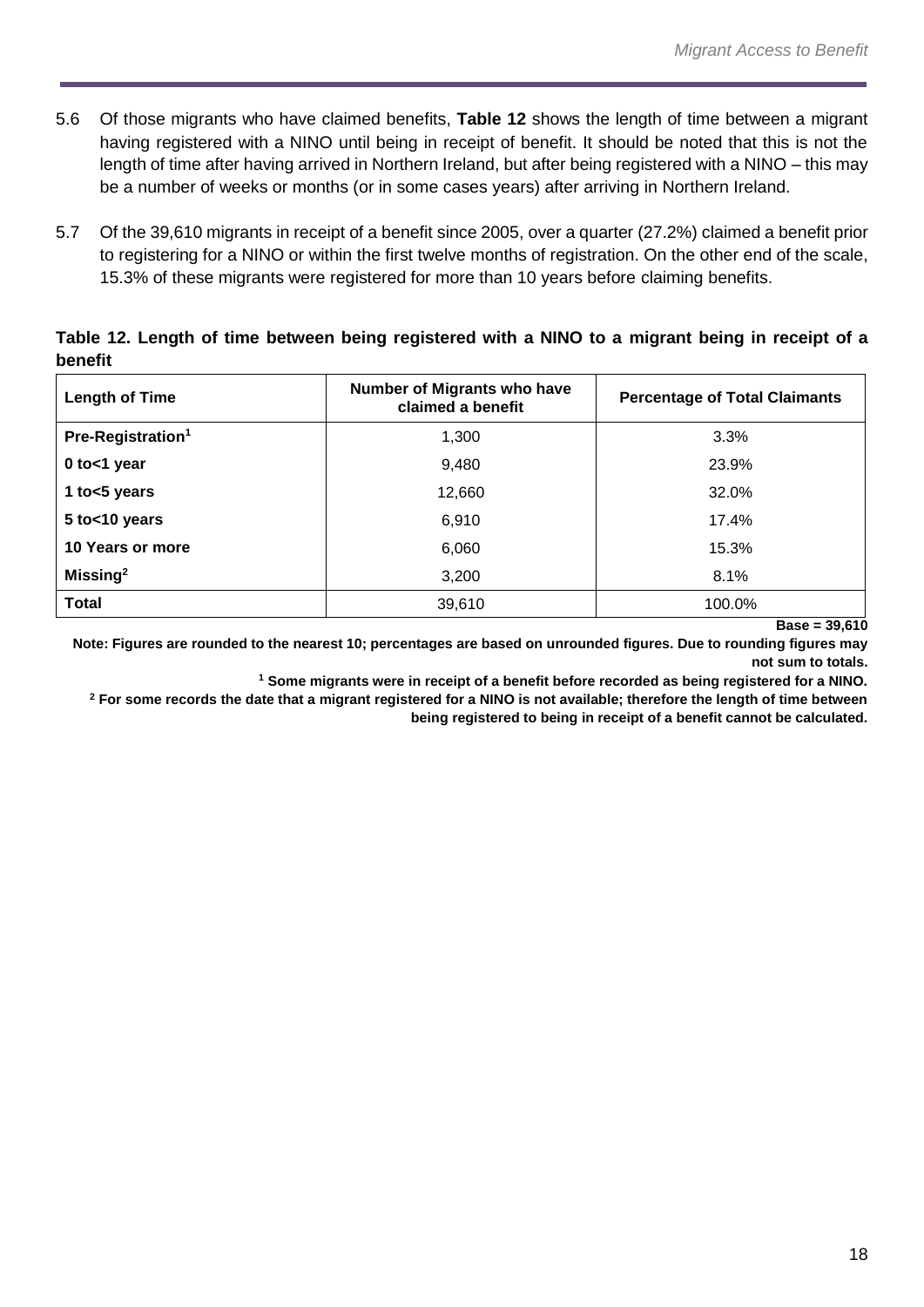- 5.8 **Table 13** shows the duration on benefits of those migrants who were living in Northern Ireland at July 2018, and who were both registered with a NINO and have claimed a benefit at any time since 2005. It should be noted that for cases where an individual may have multiple spells on benefit these flows have not been factored into the analysis. Instead multiple spells have been treated as one overall spell on benefit. Therefore for these cases the length of time the individual is actually on benefit is likely to be less than that presented in the table. A spell on benefit refers to the time an individual has been on benefit but has subsequently gone off.
- 5.9 Of the 39,610 individuals to have claimed benefit since 2005, just under two-fifths have been on benefit for less than 1 year (37.9%).
- 5.10 14.6% of migrant claimants who have claimed a benefit since 2005 have claimed for more than ten years.

**Table 13. Migrants registered with a NINO in Northern Ireland who have claimed a benefit since 2005 by length of time on benefit**

| Length of Time $1,2$ | <b>Number of Migrants who have</b><br>claimed a benefit | Percentage of total claimants |
|----------------------|---------------------------------------------------------|-------------------------------|
| 0 to $<$ 1 year      | 15,000                                                  | 37.9%                         |
| 1 to $<$ 5 years     | 9,880                                                   | 24.9%                         |
| $5$ to $<$ 10 years  | 8,940                                                   | 22.6%                         |
| 10 years or more     | 5,790                                                   | 14.6%                         |
| <b>Total</b>         | 39,610                                                  | 100%                          |

**Base = 39,610**

**Note: Figures are rounded to the nearest 10; percentages are based on unrounded figures. Due to rounding figures may not sum to totals.**

**<sup>1</sup> Length of time on benefit is calculated by subtracting an individual's 'Benefit off date' from their 'Benefit on date'. Some individuals are still on benefit and therefore don't have a 'Benefit off date' recorded; for the purposes of this analysis they have been given a 'Benefit off date' of 20st July 2018.**

**<sup>2</sup> Some individuals may be on a benefit, break for a while, and then return to benefit – the break time in between benefits has not been taken into consideration for these individuals, instead it has been treated as one continuous period on benefit.**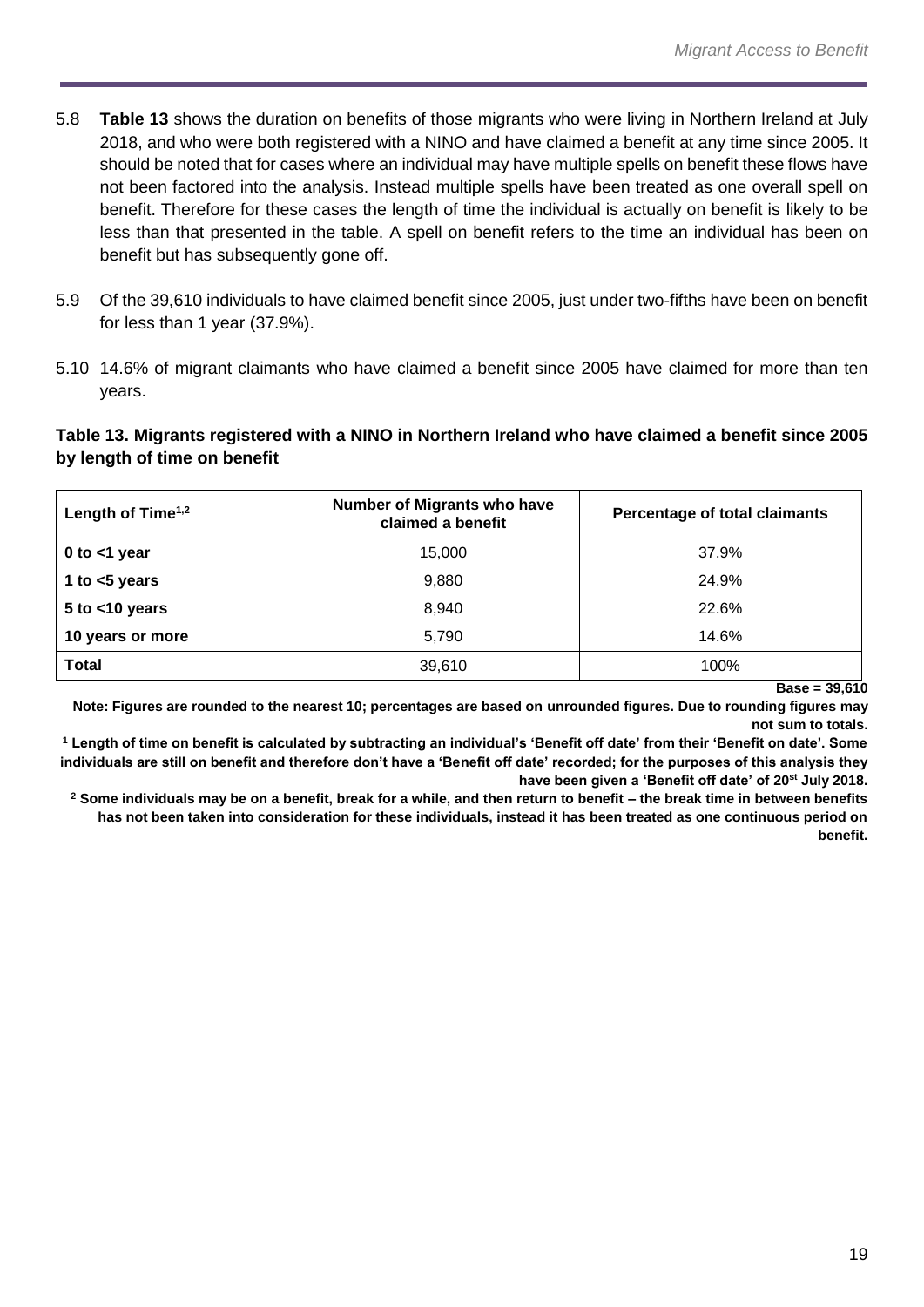# <span id="page-19-0"></span>**6 Annex: Data Sources & Methodology**

## **Migrant data**

Extracted from the National Insurance Recording Pay as you Earn System (NPS) maintained by Her Majesty's Revenue and Customs (HMRC) at July 2018. It relates to non-UK nationals recorded as being resident in Northern Ireland at time of extract.

The following fields are included in the dataset;

- National Insurance Number
- Title
- Surname
- Forename
- **Address**
- Postcode
- Date of Birth
- **Nationality**
- Date of registration

Data on the number of number of National Insurance Numbers allocated to adult overseas nationals are obtained from .gov.uk.

[https://www.gov.uk/government/statistics/national-insurance-numbers-allocated-to-adult-overseas](https://www.gov.uk/government/statistics/national-insurance-numbers-allocated-to-adult-overseas-nationals-to-december-2018)[nationals-to-december-2018](https://www.gov.uk/government/statistics/national-insurance-numbers-allocated-to-adult-overseas-nationals-to-december-2018)

## **Housing Benefit**

Data received from the Northern Ireland Housing Executive via the Belfast City Council. Data used in this analysis was extracted at July 2018.

# **Central Postcode Directory**

Information from the Central Postcode Directory (CPD) was used for geographical analysis. The CPD has been compiled for users by the Northern Ireland Statistics and Research Agency (NISRA) Demography Branch. It relates both current and terminated postcodes in Northern Ireland to a range of statutory, administrative, electoral and other area geographies.

## **Longitudinal Database**

The longitudinal database is developed by ASU. It includes details of claimants on benefits since 2005 and is created using the Social Security Agency (SSA) benefit scans received from DWP. The Benefit scans are 100% extracts from the benefit administrative systems. Data is extracted at 2 weekly, 4 weekly or 6 weekly intervals. The database includes claimants on Attendance Allowance (AA), Bereavement Allowance (BB), Disability Living Allowance (DLA), Employment and Support Allowance (ESA), Incapacity Benefit (IB), Industrial Injuries Benefit (IIB), Invalid Carer's Allowance (ICA), Income Support (IS), Job Seekers Allowance (JSA), Maternity Allowance (MA), Pension Credit (PC), Retirement Pension (RP), Severe Disablement Allowance (SDA) and Widow's Benefit (WB). The longitudinal database tracks an individual's history on benefits since 2005, identifying when they came on and off benefit, as well as changes in address, name etc.